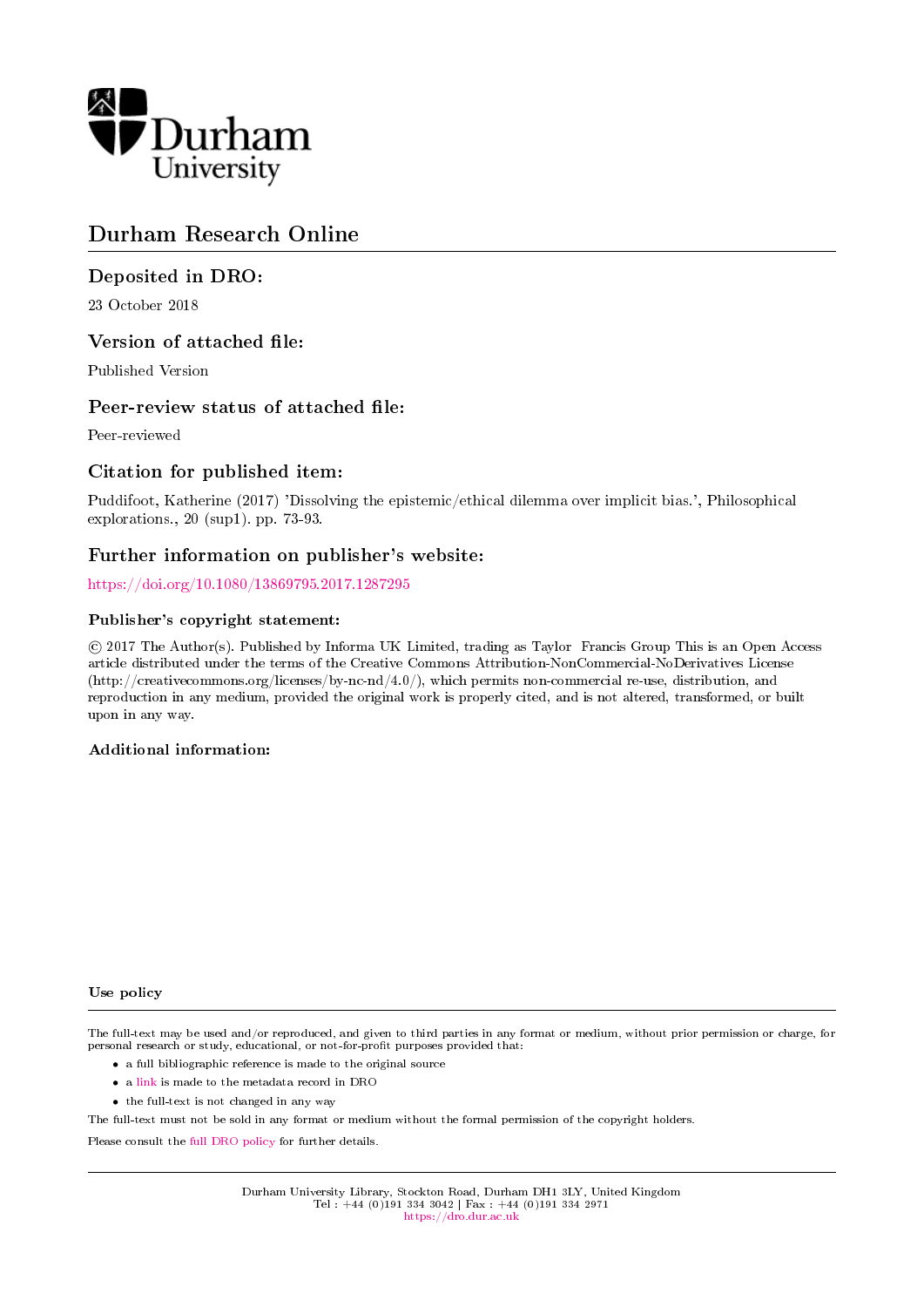



**Philosophical Explorations An International Journal for the Philosophy of Mind and Action**

**ISSN: 1386-9795 (Print) 1741-5918 (Online) Journal homepage:<http://www.tandfonline.com/loi/rpex20>**

# **Dissolving the epistemic/ethical dilemma over implicit bias**

# **Katherine Puddifoot**

**To cite this article:** Katherine Puddifoot (2017) Dissolving the epistemic/ethical dilemma over implicit bias, Philosophical Explorations, 20:sup1, 73-93, DOI: [10.1080/13869795.2017.1287295](http://www.tandfonline.com/action/showCitFormats?doi=10.1080/13869795.2017.1287295)

**To link to this article:** <https://doi.org/10.1080/13869795.2017.1287295>

© 2017 The Author(s). Published by Informa UK Limited, trading as Taylor & Francis Group



 $\partial$ 

Published online: 11 Apr 2017.

[Submit your article to this journal](http://www.tandfonline.com/action/authorSubmission?journalCode=rpex20&show=instructions)  $\mathbb{Z}$ 

**III** Article views: 809



[View Crossmark data](http://crossmark.crossref.org/dialog/?doi=10.1080/13869795.2017.1287295&domain=pdf&date_stamp=2017-04-11)<sup>C</sup>



[Citing articles: 4 View citing articles](http://www.tandfonline.com/doi/citedby/10.1080/13869795.2017.1287295#tabModule)  $\mathbb{Z}$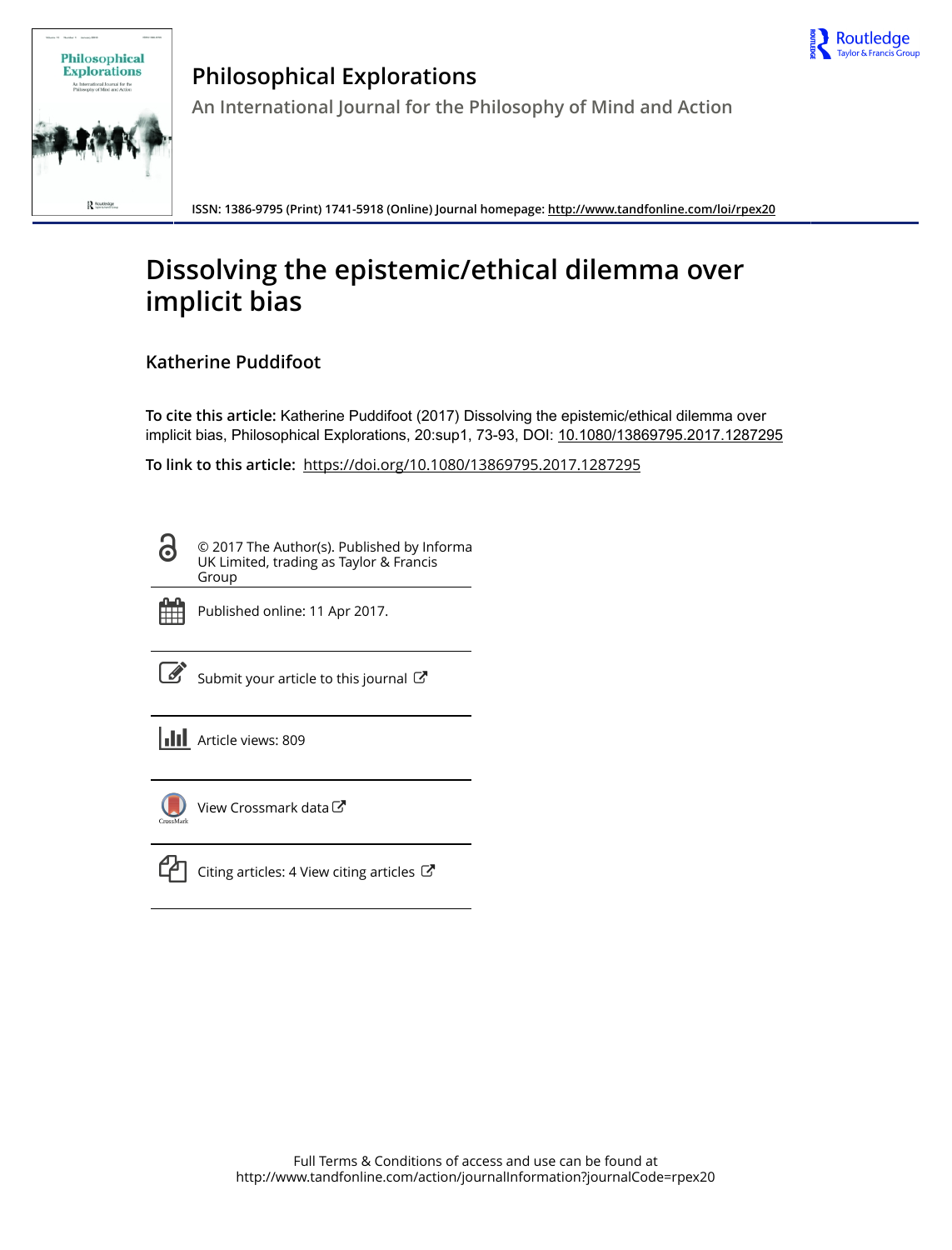

This paper is part of the online only special issue "False but Useful Beliefs" guest edited by Lisa Bortolotti and Ema Sullivan-Bissett.

# Dissolving the epistemic/ethical dilemma over implicit bias

Katherine Puddifoot <sup>∗</sup>

Philosophy, University of Birmingham, Birmingham, UK

(Received 22 November 2016; final version received 5 December 2016)

It has been argued that humans can face an ethical/epistemic dilemma over the automatic stereotyping involved in implicit bias: ethical demands require that we consistently treat people equally, as equally likely to possess certain traits, but if our aim is knowledge or understanding our responses should reflect social inequalities meaning that members of certain social groups are statistically more likely than others to possess particular features. I use psychological research to argue that often the best choice from the epistemic perspective is the same as the best choice from the ethical perspective: to avoid automatic stereotyping even when this involves failing to reflect social realities in our judgements. This argument has an important implication: it shows that it is not possible to successfully defend an act of automatic stereotyping simply on the basis that the stereotype reflects an aspect of social reality. An act of automatic stereotyping can be poor from an epistemic perspective even if the stereotype that is activated reflects reality.

Keywords: Implicit bias; stereotypes; stereotyping; epistemic innocence; epistemic costs and benefits; distorted judgement

## 1. Introduction

Imagine the following scenarios. Pete and Anita have both developed into adulthood in societies in which women but not men are provided with parental leave after the birth of a child. In these societies, because of the parental leave provision, women and not men tend to stay at home to look after the children just after birth. Out of necessity and often through trial and error, women tend to develop characteristics appropriately described as nurturing while male partners do not develop these characteristics because they do not occupy the position of primary caregiver.<sup>[1](#page-19-0)</sup> However, there is nothing in the nature of women that means that they are nurturing and many men are nurturing. Pete is exposed to a media portrayal of family life in which men are predominantly cast in a provider role while women are cast as nurturing. Women are therefore portrayed as if they will be better at childrearing than their male counterparts. Anita, in contrast, has been brought up in a society in which men and women are portrayed in the media as equally nurturing, and equally good at childrearing. While Pete becomes disposed to automatically respond to women as if they are more nurturing than men, Anita becomes disposed to automatically respond as if men and women are equally nurturing.

<sup>∗</sup>Email: [k.puddifoot@bham.ac.uk](mailto:k.puddifoot@bham.ac.uk)

 $\odot$  2017 The Author(s). Published by Informa UK Limited, trading as Taylor & Francis Group

This is an Open Access article distributed under the terms of the Creative Commons Attribution-NonCommercial-NoDerivatives License ([http://creativecommons.org/licenses/by-nc-nd/4.0/\)](http://creativecommons.org/licenses/by-nc-nd/4.0/), which permits non-commercial re-use, distribution, and reproduction in any medium, provided the original work is properly cited, and is not altered, transformed, or built upon in any way.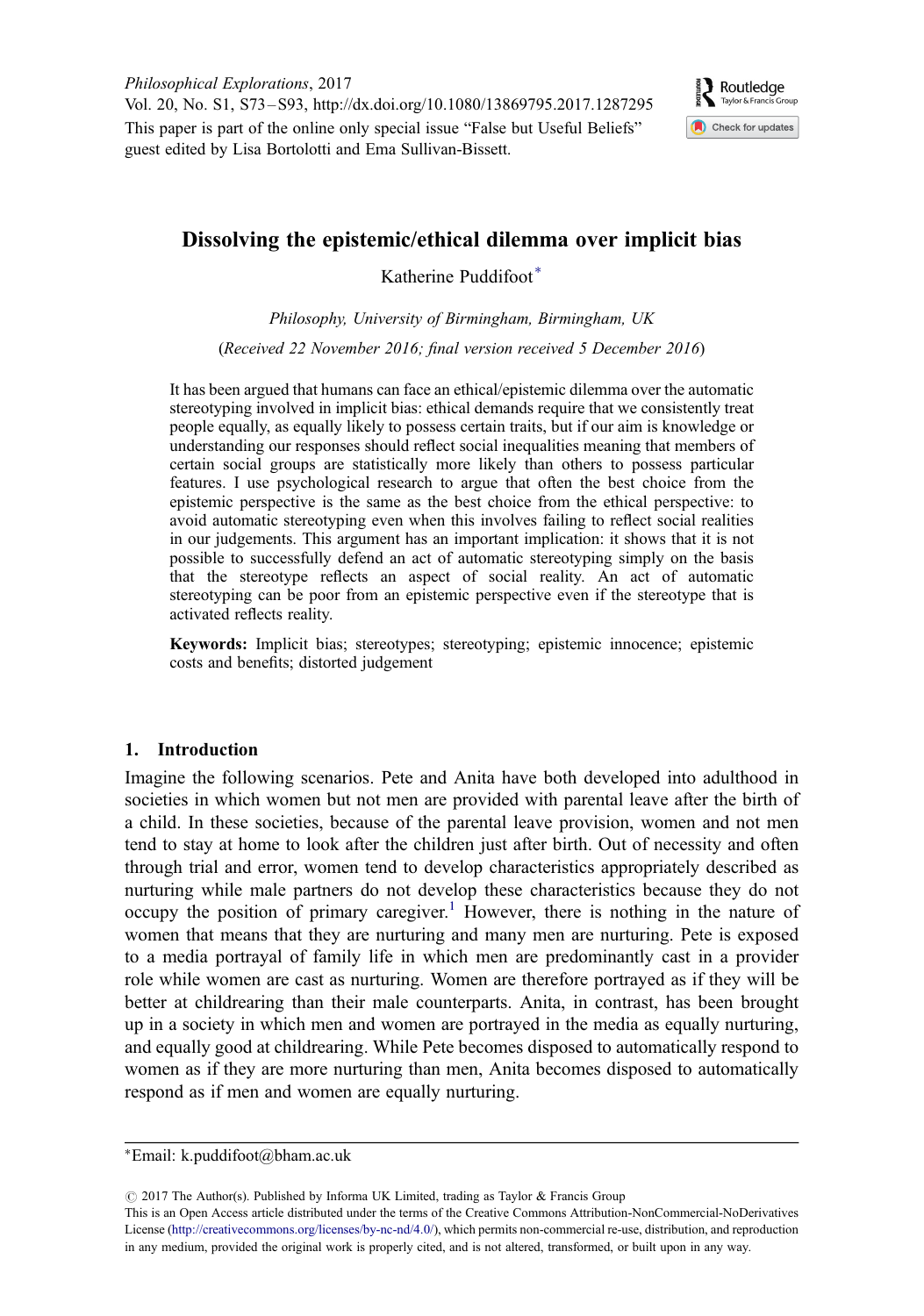<span id="page-3-0"></span>Now consider another example. Farah and Timothy have been brought up in a society in which women are severely underrepresented at senior levels in the sciences. In the societies in which they live there are deeply entrenched and systematic inequalities in science meaning that many women hit a glass ceiling before they reach senior levels. Both Farah and Timothy have consequently both become predisposed to automatically respond as if all senior scientists are male. When told that they will meet a senior scientist, they both automatically respond as if the scientist will be male; when told about the latest advanced feat of engineering they automatically picture a male engineer leading the team behind it, and so on. Both Farah and Timothy are on hiring panels, selecting candidates to interview for a junior role as a scientific researcher. The aim in both cases is to identify a future leader in their scientific field. Farah ensures that the application material she considers is anonymous, with the gender removed, so that she does not respond differently to the applications of men and women. She does not automatically associate the male candidates more strongly than the female candidates with advanced scientific expertise and leadership because she is unaware of the candidates' gender. In contrast, when Timothy views the application material he has access to information about the gender of the candidates. He consequently automatically associates the male candidates more strongly than the female candidates with advanced scientific expertise and leadership, reflecting the social reality that scientific experts are more likely to be male than female.

Now imagine that you can determine whether someone you care about is brought up in a situation like that of Pete or Anita, or makes a recruitment decision using anonymous or nonanonymous application material. You are choosing for that individual to either be disposed to automatically respond in a way that reflects the social realities, or to automatically respond in what shall be described in this paper as the *egalitarian way*. The automatic responses that reflect the social realities include responding as if any nurturing person is more likely to be a woman than a man and responding as if any future leader in science is more likely to be male than female. Meanwhile, the egalitarian responses include responding as if any nurturing person who is good at childrearing is equally likely to be a man or a woman; and responding to candidates of each gender as if they are equally likely to be future scientific leaders. It seems as if you face an ethical/epistemic dilemma (Kelly and Roedder [2008;](#page-21-0) Haslanger [2010](#page-21-0); Egan [2011](#page-21-0); Gendler [2011;](#page-21-0) Mugg [2013](#page-22-0); for discussion see Brownstein [2015\)](#page-20-0): you can choose either (i) the ethical choice, which is for the individual to respond in the egalitarian way; or (ii) the epistemically beneficial choice, that is, the choice that will increase the chance of the individual forming true beliefs and making accurate judgements. On this view, the ethical choice would make the individual less likely to achieve epistemic goals like obtaining true beliefs or fitting their beliefs to the evidence. It might seem, in other words, that to achieve goals such as obtaining true beliefs or fitting beliefs with the evidence, one should *reflect the social realities of inequalities* in one's automatic responses.

In this paper I challenge this intuitive position, arguing that failing to reflect realities of inequalities in our automatic responses can be the best thing from an epistemic perspective. To articulate this idea, I utilise the notion of epistemic innocence that has been introduced by Bortolotti ([2015a](#page-20-0), [2015b\)](#page-20-0) and Sullivan-Bissett ([2015\)](#page-22-0) (see also Letheby [2016\)](#page-21-0). A cognition is epistemically innocent if it has obvious epistemic costs but also brings significant epistemic benefits that could not have been gained in the absence of the costly cognition. I recognise that there can be epistemic costs when humans fail to reflect social inequalities such as the underrepresentation of women in science in their automatic responses. However, I argue that cognitions that fail to reflect realities in this way can also bring significant epistemic benefits that could not have been gained if the judgements reflected the social realities. Furthermore, the epistemic benefits of a cognition that fails to reflect social realities,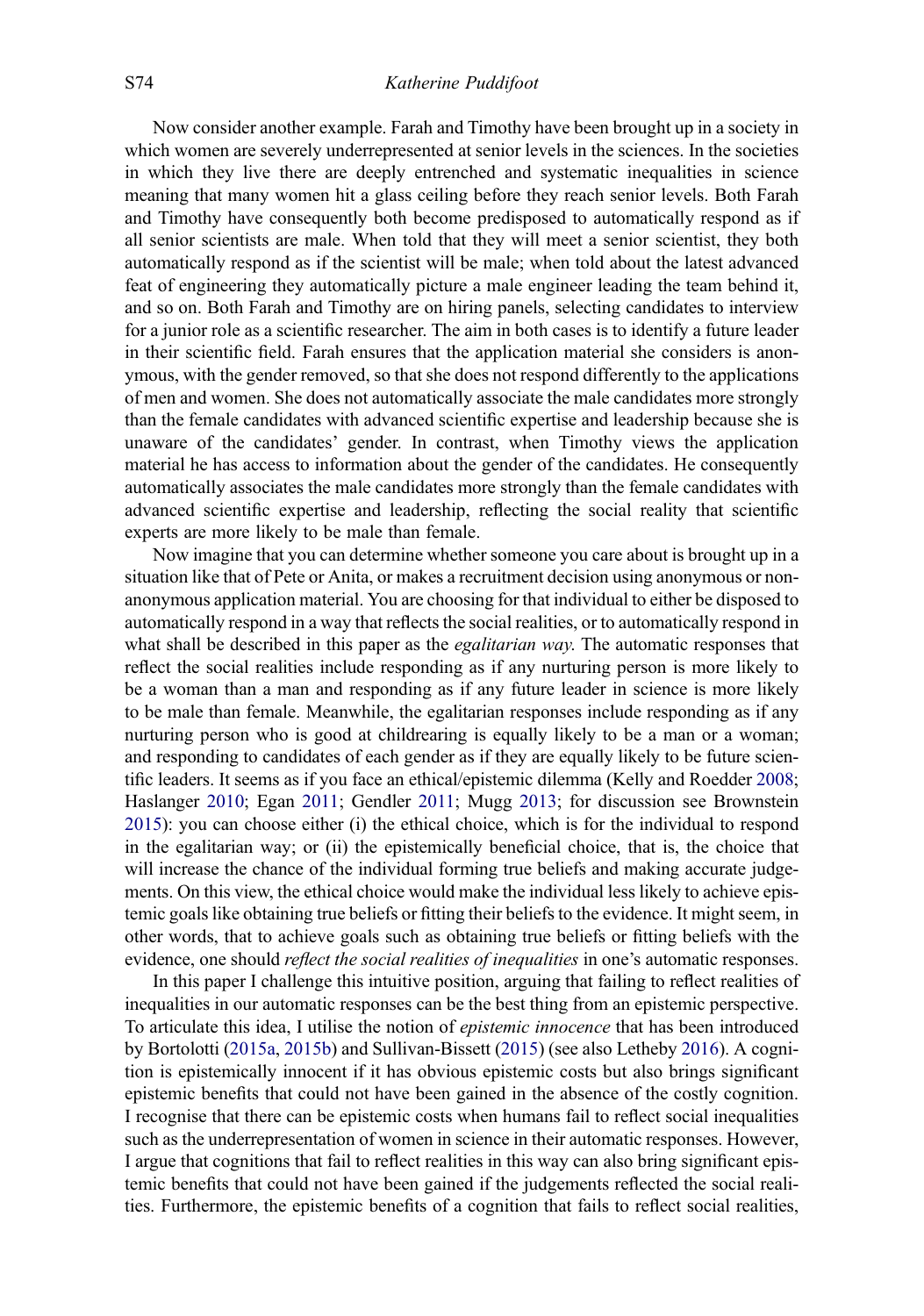<span id="page-4-0"></span>and the fact that these benefits cannot be obtained with a cognition that properly reflects social realities, means that the cognition is often the lesser of two epistemic evils. Consequently it is often the case that the best choice from an epistemic perspective is the same as the ethical choice: to fail to reflect social inequalities in one's cognition.

In order to establish the epistemic benefits that can follow from failing to reflect social realities in one's judgments, I show that there are substantial epistemic costs to the alternative: engaging in what social psychologists describe as stereotyping. In the psychological literature, the standard viewpoint is that stereotypes are associations between characteristics, attributes, and behaviours and certain social groups (see, e.g. Hilton and von Hippel [1996](#page-21-0), 240; Beeghly [2015\)](#page-20-0). According to this definition, when we stereotype we associate certain characteristics, attributes and behaviours more strongly with the social group about which we stereotype than other groups. There is an alternative, normatively loaded definition according to which stereotypes are inaccurate (see, e.g. Blum [2004](#page-20-0)), but this is not the definition that is utilised within psychology. This means that when psychologists discuss the impacts of stereotyping they are referring to the consequences of associating members of some social groups more strongly than others with certain traits, including cases in which the association reflects some aspect of social reality. The cognitions that the psychological literature on stereotyping describes therefore include those that are of interest in the current discussion, that is, cognitions that associate group members with traits that members of their group are statistically more likely than members of other groups to possess. For ease of discussion I adopt the descriptive rather than the normative definition of stereotypes advocated within social psychology, so henceforth the term stereotype will be used to capture all associations of members of certain groups more strongly than others with characteristics, attributes or behaviours. As my interest is social stereotypes, I use the term to refer to associations with members of social groups.

It should be noted that my claim is not that on all occasions when we fail to reflect social inequalities in our judgements the resulting cognitions are the best from an epistemic perspective. Nor is my claim that when we associate social groups with certain traits or characteristics we always or even often reflect social realities in doing so. There is good reason to think that many associations of this type inaccurately represent social realities (Puddifoot [forthcoming\)](#page-22-0). I argue for two claims that are more modest than this. First, that our cognitions can be epistemically innocent when we automatically respond in an egalitarian way, treating individuals from different social groups (e.g. women/men) as though they are equally likely to possess a trait (e.g. being a scientist, being nurturing), even under those conditions in which members of the relevant social group are statistically more likely to possess the trait. Second, that egalitarian cognitions of this sort are *often* epistemically innocent in this way.<sup>[2](#page-19-0)</sup>

Although these claims are circumscribed, they are important for a number of reasons. First of all, they show that we should not overstate the case for the epistemic/ethical dilemma. In spite of appearances, in many situations we should not raise objections to the ethical option on the basis that it has epistemic costs, or vice versa, because the same option is likely to be the best from both the epistemic and ethical perspective. Second of all, and relatedly, the epistemic innocence claim provides a way to respond to one natural defence of automatic stereotyping. When people are criticised for stereotyping on the basis that they are being unethical, they might respond that they are just following the facts, responding in the way that those who want knowledge or understanding should respond, because the stereotypes that they are applying reflect social reality. The argument in this paper shows that it is possible to respond to this claim in more than one way. If one has the required evidence to hand, one can show that the stereotype does not truly reflect reality. But even if one does not have this evidence, based on the arguments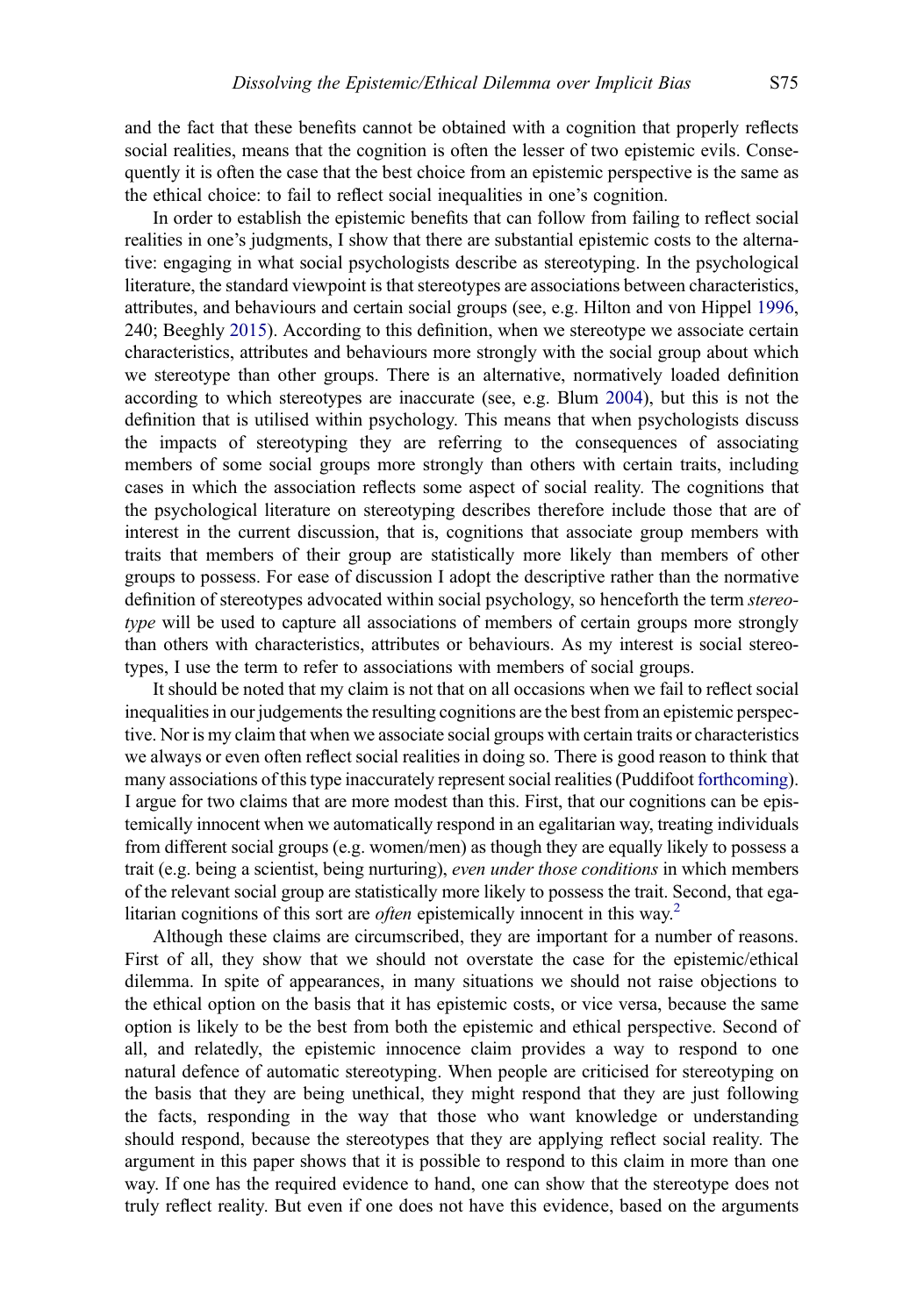<span id="page-5-0"></span>in this paper one can present reasons for thinking that, as a result of stereotyping, the agent is ultimately less likely to follow the facts because of the downstream epistemic costs of stereotyping which often follow regardless of the way that the stereotype reflects reality.

Third, the claims in this paper provide implications for how we should think about strategies to mitigate the effects of implicit bias. Implicit biases are "fast, automatic, and difficult to control processes that encode stereotypes and evaluative content, and influence how we think and behave" (Holroyd and Puddifoot, forthcoming). Implicit biases lead to the association of members of certain social groups with concepts or affec-tive responses, operate unintentionally and can occur outside the agent's awareness.<sup>[3](#page-19-0)</sup> If people automatically respond in the way that reflects social realities, they will be influenced by implicit biases that lead some social groups to be associated more strongly than others with certain, often desirable characteristics. Various strategies have been advocated to reduce the influence of implicit bias on thought and action, and, as proponents of the ethical/epistemic dilemma have pointed out, many of the strategies have the potential to prevent information about social realities from influencing our judgements. Some strategies that have been advocated involve preventing associations from being triggered. For example, the strategy outlined in the second opening example of ensuring that curriculum vitae are anonymous at the point that they are evaluated has been advocated as a way to reduce the impact of implicit bias (Steinpreis, Anders, and Ritze [1999;](#page-22-0) Saul [2013](#page-22-0)). If this strategy is implemented, information identifying the social group membership of a candidate, such as their gender, age, religion, ethnicity or details about any disabilities they have, is removed. When people make judgements of anonymous curriculum vitae their judgements are unlikely to be influenced by automatic associations with a social group because the evaluators will not know which social group the candidates belong to. In another example, the use of implementation intentions or "if-then" plans has been encouraged (e.g. Stewart and Payne [2008;](#page-22-0) Saul [2013](#page-22-0); Madva [2016a\)](#page-21-0). When someone forms an implementation intention they form a specific action plan such as if I meet a woman in science, I will think scientific expert. The plans are specified so that they lead to the triggering of specific concepts or affective responses (e.g. the concept expert and/or a positive affective response) in the presence of specific cues (e.g. a woman in science). Where a person would make an association that better reflected the social reality in the absence of the implementation intention, for example, an association between scientific expertise and men, the implementation intention will prevent associations that reflect something of social reality from being triggered and influencing a judgement. A third strategy to mitigate implicit bias involves changing the associations that people make with members of certain social groups. People are encouraged to consider counter-stereotypical individuals, that is, individuals who do not fit the stereotype of a social group, to change the way that they respond to members of the group (Blair, Ma, and Lenton [2001](#page-20-0)). The strategy of considering counter-stereotypical examples can be viewed as leading people to less accurately reflect social reality in their judgements where the initial association reflected some aspect of social reality. It might therefore be thought that each of these strategies used to counter implicit bias is problematic from an epistemic perspective whenever our initial automatic responses would reflect social reality because they lead people to make judgements that fail to reflect the social realities: either by controlling the triggering of the associations or changing the associations that are made. A final implication of the argument in this paper is that even where the strategies have the consequence of leading people to fail to reflect social reality they can nonetheless be viewed positively from an epistemic perspective.<sup>[4](#page-20-0)</sup>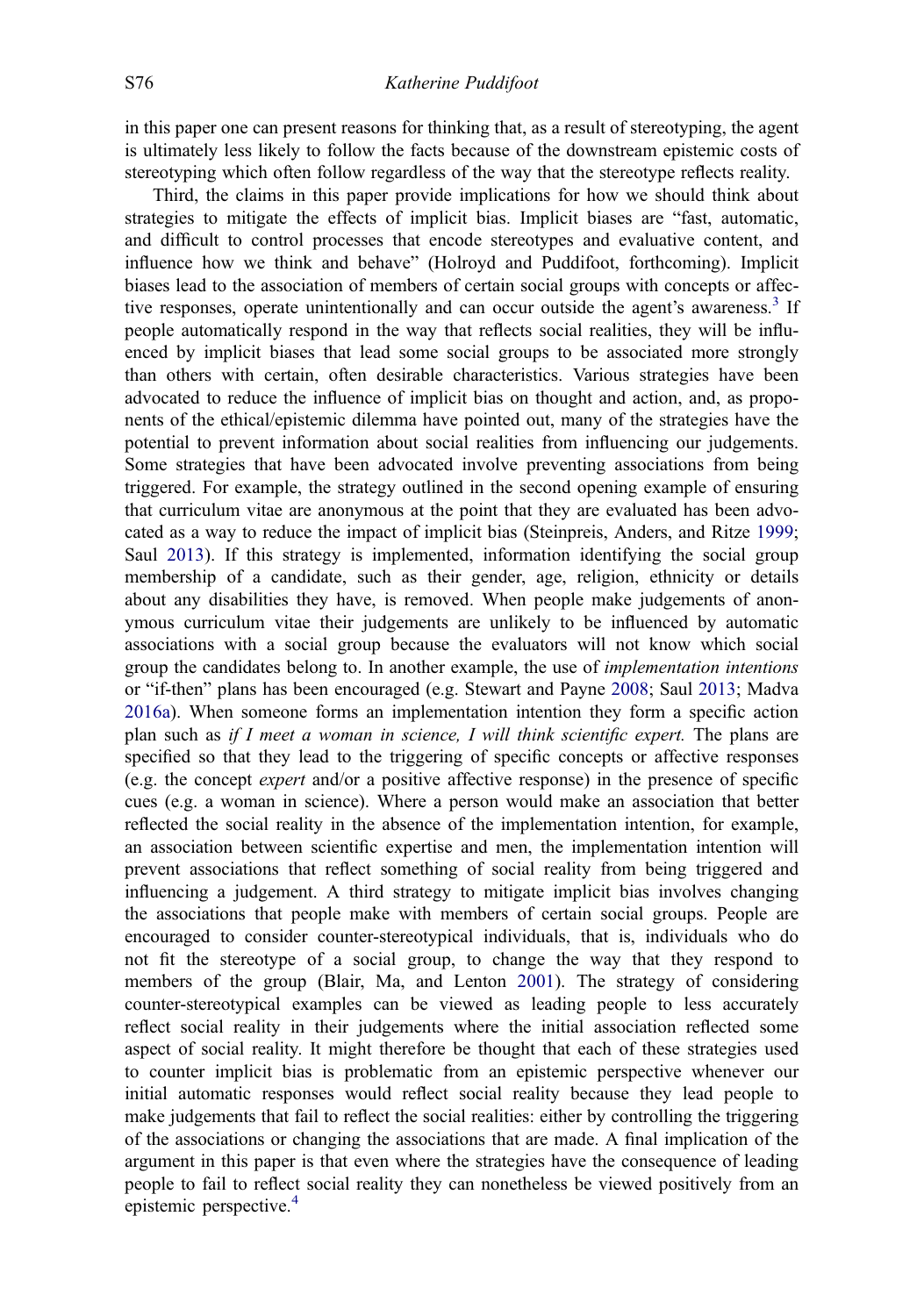#### 2. Epistemic innocence

The notion of epistemic innocence is central to the current discussion, so this section outlines in more detail what it is for cognition to be epistemically innocent. Bortolotti [\(2015a](#page-20-0)) introduces the notion of epistemic innocence through a comparison with the justificationdefence in UK and US law. A justification-defence is used to establish the innocence of an individual by showing that their act did not constitute an offence under the circumstances in which it was performed. Justification-defences can apply where an action prevents serious harm. They apply where an action that would be viewed as a criminal offense under other circumstances is viewed as an emergency response. Bortolotti's claim is that a similar defence can be made of some epistemically costly cognitions. While they bring epistemic costs, they lead to the avoidance of other epistemic costs that could not otherwise have been avoided. Two conditions are met by any epistemically innocent cognition:

- (A) Epistemic benefit: the cognition confers some significant epistemic benefit to an epistemic agent at a given time.
- (B) No Alternatives: alternative cognitions that would confer the same epistemic benefit without the epistemic costs are not available to the agent at that time.

My claim is that cognitions that fail to reflect social inequalities are often epistemically innocent. While they bring epistemic costs, they lead to the avoidance of other significant epistemic costs. By leading to the avoidance of these costs, the cognitions confer significant epistemic benefits to the agent at the given time that could not have been obtained if the agent had a cognition that was non-faulty in the sense that it reflected the relevant social inequalities.

A subset of epistemically innocent cognitions are the *lesser of two epistemic evils*; while they are faulty because they bring epistemic costs, they lead to the avoidance of more substantial epistemic costs associated with cognitions that lack their faults (Bortolotti [2015a\)](#page-20-0). In addition to showing that cognitions that fail to reflect social inequalities can be epistemically innocent, I aim to show that the same cognitions often belong to the subset of epistemically innocent cognitions that are the lesser of two epistemic evils.

I first show that there can be epistemic benefits to making automatic associations between certain social groups and their members and certain traits, and therefore epistemic costs to failing to make these associations (section [3\)](#page-7-0). Then I show that these costs can be outweighed by the benefits of failing to make the associations, so that cognitions that fail to reflect social inequalities can be epistemically innocent. To achieve the latter goal, I show the following things:

- (1) There are epistemic costs of reflecting social inequalities in our judgements (section [4](#page-7-0)).
- (2) These costs can be avoided by failing to reflect social inequalities in our judge-ments (section [5](#page-14-0)).
- (3) There are often no alternative ways (other than failing to reflect social inequalities) to gain the epistemic benefits of failing to reflect social inequalities in our judge-ments (section [6](#page-15-0)).
- (4) The costs of failing to reflect social inequalities in our judgements are often outweighed by the benefits (section [7](#page-15-0)).

An important question is raised by any discussion of epistemic costs and benefits: what exactly makes something a cost or a benefit? In previous discussions of epistemic costs and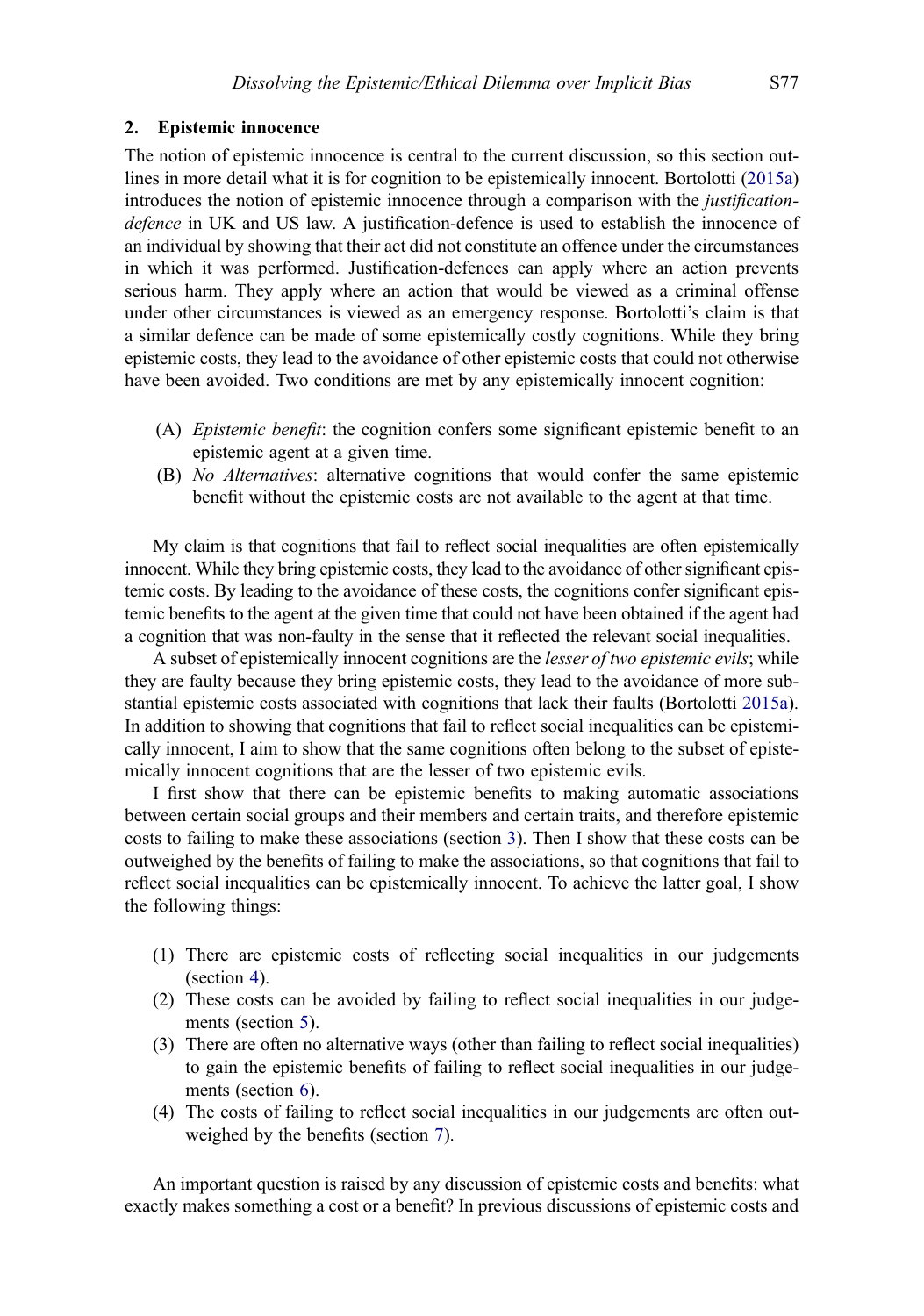<span id="page-7-0"></span>benefits, a consequentialist approach has been taken (Bortolotti [2015a](#page-20-0); arguably also Gendler [2011\)](#page-21-0) and a cognition is viewed as epistemically good if it leads to positive consequences from an epistemic perspective while something is viewed as epistemically bad if it leads to negative consequences. I too focus on consequences, arguing that there are positive consequences that follow from failing to reflect some social realities in our judgements: an agent becomes disposed to respond in ways that increase the chance that they will obtain true beliefs and become disposed to form beliefs that are more consistent with and better supported by the evidence available to them. It is worth noting, however, that the claim that a cognition is epistemically innocent is not equivalent to the claim that the believer is justified in believing the products of the cognition. It is consistent with the discussion in this paper, for example, that to be justified in making the choice not to reflect certain social realities in one's judgements, and in believing the product of the judgement, one might need to be aware of the epistemic innocence of cognitions that fail to reflect the realities.

### 3. Epistemic benefits to accurately reflecting reality

The aim of this paper is thus to establish that the epistemic benefits of failing to reflect social realities in our automatic judgements often outweigh the epistemic costs. My focus is therefore predominantly on the epistemic benefits of failing to reflect social inequalities in our automatic responses, but as I argue that failing to reflect social realities can be the lesser of two epistemic evils, it is worth briefly providing a case in support of the idea that it is epistemically costly. As a consequentialist approach is being taken to epistemic costs and benefits, to establish that there are epistemic costs, it will suffice to show that we are disposed, as a consequence of failing to reflect social realities, to respond poorly from an epistemic perspective under some conditions. What follows, then, is an example that shows one way that we can be disposed to respond in ways that will reduce the chance that we will make accurate judgements as a result of failing to reflect social realities in our judgements.

Imagine that you are asked whether a randomly selected female is more likely to be a scientist or a non-scientist. You harbour an implicit bias associating science with men, so you respond that the female is more likely to be a non-scientist. You have access to no other information about the individual that can guide your judgement. In such a situation, there will be epistemic benefits to being influenced by the implicit bias: as a result of doing so you will be more likely to make an accurate judgement than if you did not make the association and you will be no less likely to respond appropriately to evidence about the specific individual because there is no such evidence available. As the association tracks something of social reality (say you are in the UK where only 13% people working in the sciences in 2014 were women (WISE [2015\)](#page-22-0)), it will dispose you to respond in certain ways that could, under conditions of this sort, increase your chance of making a correct judgement. Given that there can be cases like these, where there are epistemic benefits to automatically associating members of some social groups more strongly than others with certain traits, there can be corresponding epistemic costs to responding in an egalitarian way, and not making an association of this sort (or not allowing the association to be activated). The dispositions to respond in ways that could increase one's chance of obtaining true beliefs or responding appropriately to the evidence, which come with making the association, will be absent or not manifest.

#### 4. Epistemic costs of implicit stereotyping

Now let us turn to the epistemic costs of automatically associating members of some social groups more strongly than others with certain traits. Why should we think that making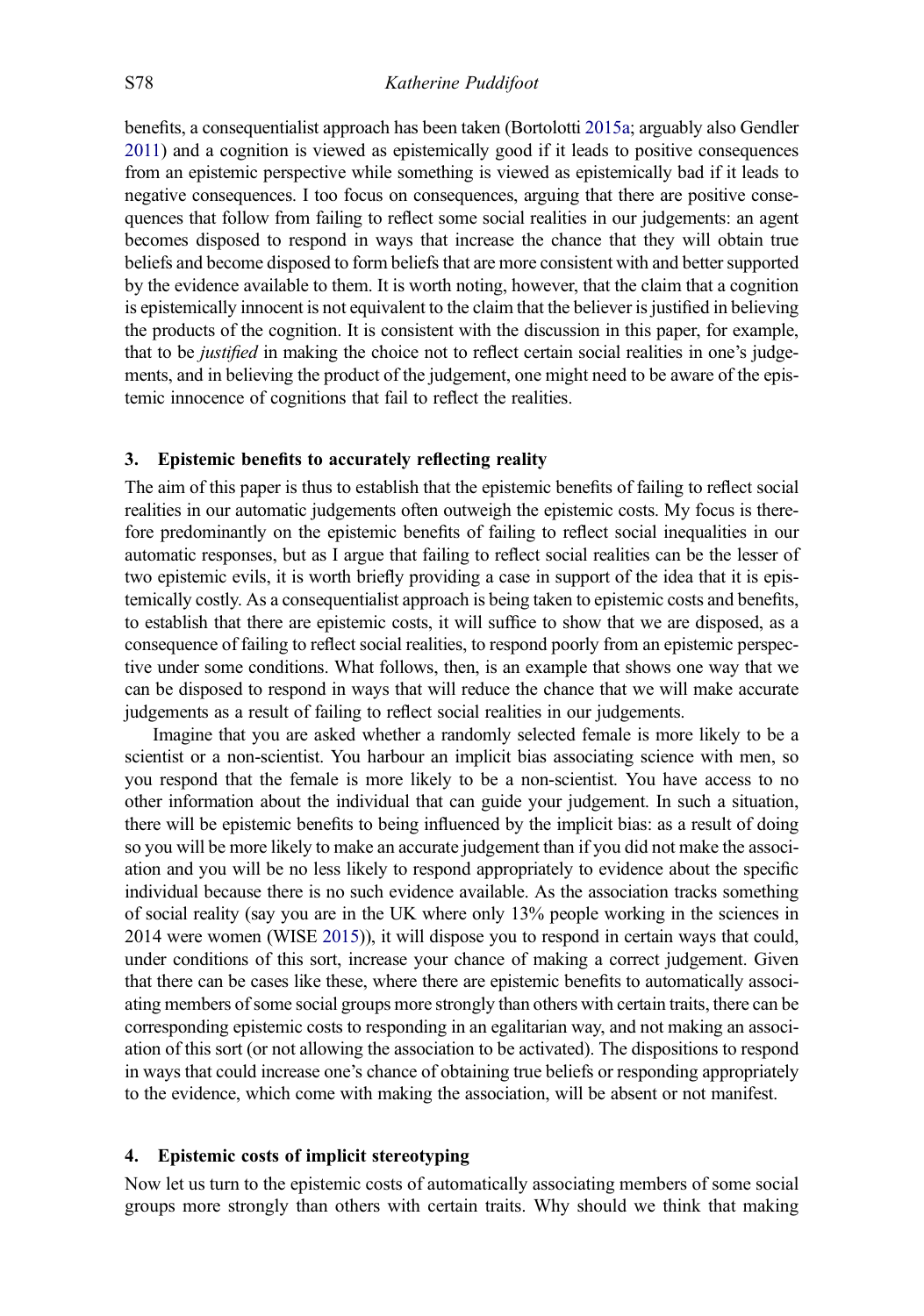<span id="page-8-0"></span>associations that reflect social realities is epistemically costly? To provide an answer to this question, this section describes downstream epistemic costs that can result from engaging in this form of implicit stereotyping: showing how automatic stereotyping leads one to form beliefs that are insensitive to relevant evidence and unlikely to track the truth. The purpose of the outline is to highlight: (i) the vast quantity of downstream epistemic costs that can follow from stereotyping, and, (ii) that epistemic costs follow from stereotyping regardless of whether or not the stereotype reflects some aspect of social reality.<sup>[5](#page-20-0)</sup>

#### Distortion of memories

The first epistemic cost of automatic stereotyping is that it distorts our memories about individuals to whom we apply a stereotype. When a person applies a stereotype to a particular individual they attend to and remember features of the individual that fit the stereotype better than features that do not fit the stereotype (Rothbart, Evans, and Fulero [1979;](#page-22-0) Cohen [1981;](#page-21-0) Srull, Lichtenstein, and Rothbart [1985\)](#page-22-0). For example, Cohen [\(1981](#page-21-0)) undertook a study in which participants were shown a clip in which a woman and a man were having a discussion. Some participants were led to believe that the woman was a waitress and others were led to believe that she was a librarian. Although they were shown identical tapes, participants who believed that the woman was a librarian were more likely to remember that she was wearing glasses, and participants who believed that she was a waitress were more likely to remember that she was drinking beer (she was both wearing glasses and drinking beer). In other words, participants were more likely to remember the woman as possessing features that fit the stereotype associated with her job than features that do not. In another study, aimed at studying the effects of implicit racial bias on memory, participants were presented with a description of an ambiguous confrontation in a bar (Levinson [2007\)](#page-21-0). The race of a key protagonist was manipulated: the same description was presented to different participants but in some descriptions the key protagonist was a Caucasian person, William, while in others it was Tyronne, an African American or Kawika, a Hawaiian man. Participants were asked to state whether certain descriptions of features of the scenario were true or false. The study revealed biased memory effects: people recalled the protagonist as having engaged in significantly more aggressive actions when he was named Tyronne than when his name was William or Kawika, regardless of whether or not the actions had really occurred. They were more likely to (truly or falsely) recall an aggressive act if the protagonist was given an African American name rather than a Caucasian or Hawaiian name. Meanwhile, participants were more likely to falsely recall mitigating factors when the person described in the scenario was called Kawika. The memory effects did not correlate with measures of explicit bias, suggesting that implicit biases were responsible for the memory biases. The full extent of the epistemic costliness of memory biases like these is outlined in this section.

What we remember often determines what we believe and the types of information that we draw upon when we make judgements (see, e.g. Rothbart [1981\)](#page-22-0). This means that stereotypes can lead us to form distorted beliefs and make distorted judgements: ones that fail to reflect the true nature of individuals. If one interacts with a black male, and applies the black male stereotype, he might display many characteristics – he might be articulate, knowledgeable and generous – but if he shows any signs of being aggressive then one is likely to remember this better than the other features displayed because aggression is a part of the stereotype of black males (Devine and Elliott [1995](#page-21-0)). One will then believe and judge the man to be aggressive rather than as possessing positive characteristics. If one interacts with a woman one knows to be a successful career women, so when one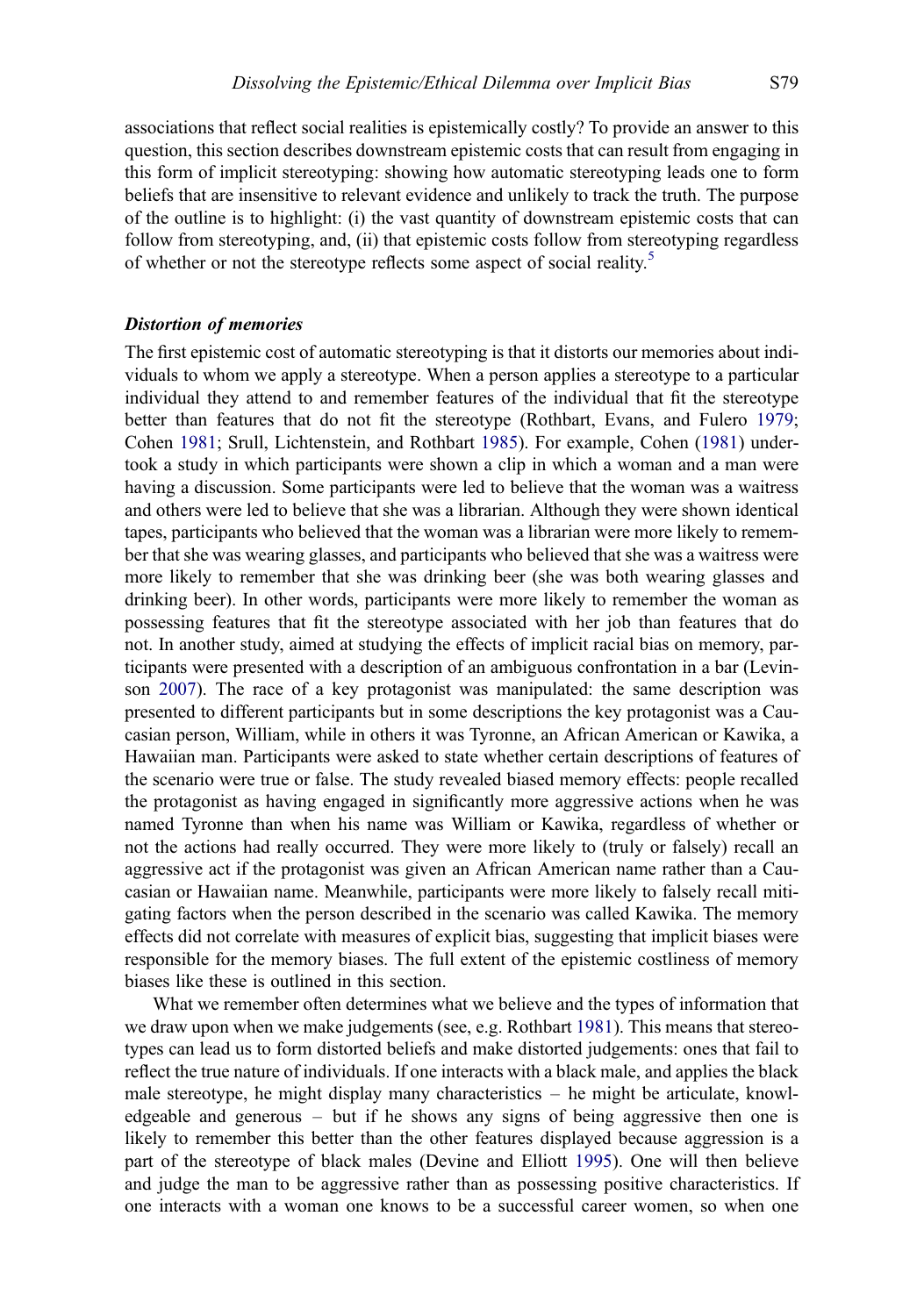<span id="page-9-0"></span>thinks of her the career women stereotype is automatically activated, she might be smart and funny, but if she shows any signs of being cold rather than warm, the coldness will be remembered better than the other features because it fits with the stereotype of career women as competent but cold (Fiske et al. [1999](#page-21-0)). Rather than reflecting the multifaceted nature of these individuals in one's beliefs one will believe them to possess the stereotypical features that they appear to possess but not the other features. This will be epistemically costly because it will lead to a distorted impression of individuals that fails to accurately reflect the available evidence about them.

Notably, the Cohen study has been interpreted as providing reason for thinking that having information about the social category membership of an individual, in this case information about a person's job, can increase the amount of information that is remembered about that individual (Jussim  $2012$ ).<sup>[6](#page-20-0)</sup> Participants in the experiment who were given information about the woman's job before they were shown the tape remembered on average remembered 7% more of the target's traits than participants who were given the same information after watching the tape. It might seem as if having the social category information, and therefore having the stereotype activated, is better from an epistemic perspective than not doing so because it allows more information about the specific case to be gathered. However, although more information is remembered as a result of the possession of the social category information, the information that is remembered is biased so that she is represented as more stereotypical than she really is. Given the choice to have more but biased information, or less but unbiased information, the best choice from an epistemic perspective will often be the unbiased sample.

To see this, consider the following example. A panel is hiring a researcher to work in a neuroscience lab. The panel members sift through the application forms of the candidates before creating a shortlist. Based on the empirical findings just discussed, if the panel members have social category information about the candidates (e.g. their gender, ethnicity, religion), they will remember more of the characteristics of the candidates but they will remember the characteristics in a biased way. So, for example, if a female candidate has taken a career break for maternity and spent a semester at a prestigious foreign institution as a visiting research fellow, the former is likely to be attended to and remembered but not the latter because the maternity break fits the stereotype associating women with the domestic sphere more strongly than careers. The maternity break is likely to be taken to provide evidence of the candidate's lack of commitment to her career and this impression will not be counterbalanced by the information about her prestigious research visit. The result will be a distorted picture of the female's commitment to her career. In a case of this sort individuals would be highly likely to form a more accurate evaluation if they remembered less information, for example, only the candidates' qualifications, but the information was balanced and not biased to fit stereotypes.

This case illustrates how automatic stereotyping can produce a distorted picture of reality even where a stereotype reflects social reality in some respect. While it is true that women are vastly underrepresented in the sciences, and therefore any randomly selected committed scientist is likely to be a man, a stereotype that associates women but not men with being committed to a scientific career can still lead to a distorted picture of females to whom the stereotype is applied.

## Misinterpretation of ambiguous evidence

The second epistemic cost of stereotyping is that it leads to the misinterpretation of ambiguous actions. When a piece of behaviour could be interpreted as properly belonging to various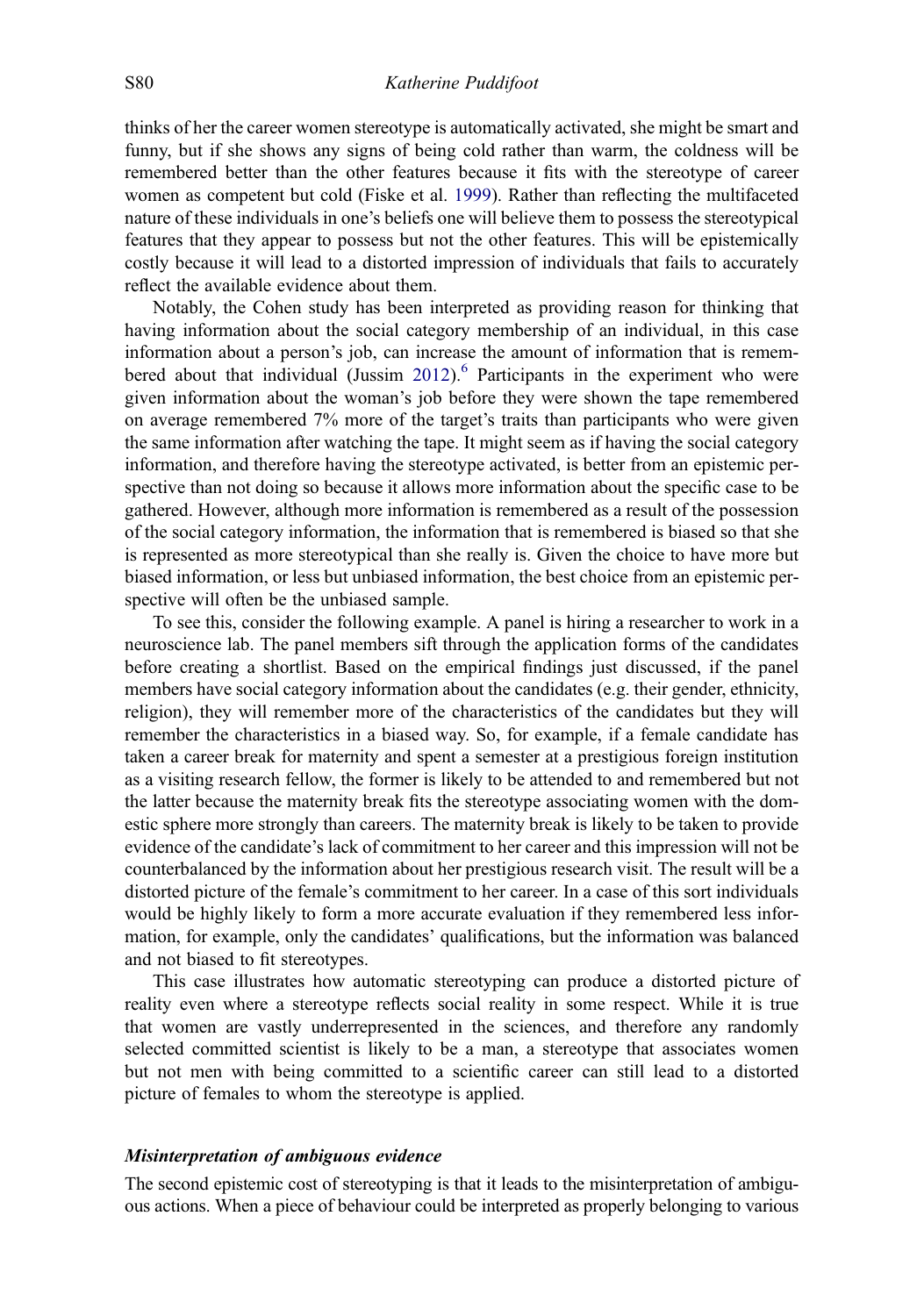<span id="page-10-0"></span>different categories (e.g. aggressive or playful), the activation of a stereotype sets expectancies, leading the ambiguous action to be interpreted in a way that is consistent with the stereotype (Duncan [1976;](#page-21-0) Sagar and Schofield [1980\)](#page-22-0). For example, in a study undertaken by Duncan ([1976](#page-21-0)) participants were shown a clip of one person shoving another. When the protagonist was black and the victim was white the majority of participants (75%) judged the shove to be an act of violence. When the protagonist was white and the victim was black only a small minority of participants (17%) judged the shove to be an act of violence. The best explanation of the participant's interpretations of the shoving incident is that their judgements were determined by the stereotype associating black people and not white people with violence. The same action was interpreted differently depending on the stereotype that was applied. Devine ([1989](#page-21-0)) found a similar effect following from implicit stereotyping. She found that individuals unconsciously primed with words associated with the stereotype of black people viewed ambiguous behaviour to be more aggressive than those who were not primed in this way. When the automatically activated stereotype associating black people with violence was applied, an inaccurate judgement was made: ambiguous evidence was interpreted in a way that led people to think that the act was violent rather than ambiguous (for further evidence of the influence of implicit associations on the interpretation of ambiguous behaviour see Gawronski, Geschke, and Banse [2003](#page-21-0)). It is epistemically costly that our stereotypes work in this way because they lead to misperceptions of behavioural evidence.

It is clear that stereotypes can have this epistemic cost while reflecting something of a social reality. Imagine, for example, that a woman displays errors in her speech when explaining a scientific concept at a conference. The speech errors are ambiguous; they are consistent with her lacking knowledge about the topic about which she is speaking, but also with her lacking confidence speaking in a public arena. Because she is a woman, and science and scientific expertise are associated with men, a person applying the scientist stereotype is likely to interpret her ambiguous behaviour as indicative of a lack of knowledge rather than a lack of confidence. On the other hand, a man displaying the same speech errors is likely to be interpreted as knowledgeable but lacking confidence because science, and scientific expertise, is associated with men rather than women. Once again, as women are underrepresented in science, most scientific experts are men, so the stereotype reflects something of social reality. Nonetheless, it can lead to inappropriate interpretations of individuals' behaviours. While the behaviours should be interpreted as ambiguous, they are interpreted in ways fitting with a stereotype.

## Failure to notice differences between individuals

A third epistemic cost of automatic stereotyping follows from the way that stereotyping leads individuals to be viewed as a part of a majority or minority group. When people are categorised together due to their traits (e.g. skin colour, gender, financial situation) because a stereotype is activated they become viewed as group members. The group may be a minority or a majority group. Members of minority groups are seen as less diverse, more likely to share characteristics (Bartsch and Judd [1993\)](#page-20-0). For example, male nurses, who are a minority group, are viewed as more similar to each other than female nurses (Hewstone, Crisp, and Rhiannon [2011\)](#page-21-0). Members of minority groups are assumed to share characteristics with other members of their group who have been previously encountered. Differences between members of minority groups are less readily noticed than differences between members of majority groups. This is epistemically costly because it means that details about individuals, which are likely to be relevant to judgements that are made about those individuals, go unnoticed.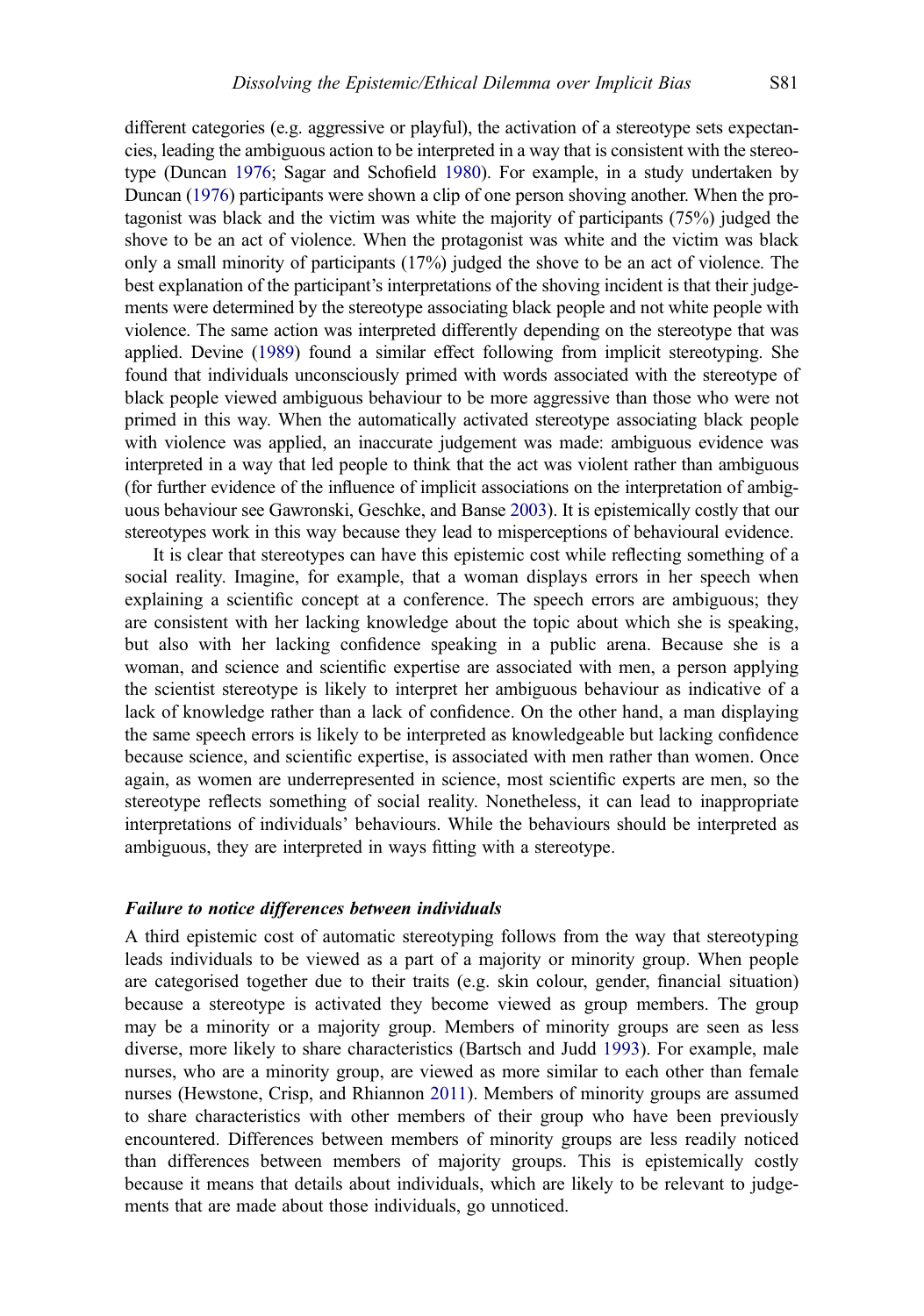<span id="page-11-0"></span>From the example of male nurses it is possible to see how even a stereotype that accurately reflects some aspect of social reality can have the results just described. If nursing is stereotyped as female, this reflects the social reality that the majority of nurses are female. A consequence of this will be that the status of males as members of a minority group is made salient. If they are viewed as members of a minority group then they will be viewed as homogenous. People who assess them will be less sensitive to their individual traits, skills and experiences as they will be assumed to resemble previously encountered male nurses. Applying the same principle to the case of women in the sciences, the distinctive characteristics of female scientists are less likely to be noticed than those of their male counterparts, because others will assume that they are similar to previously encountered members of their minority group.

## Failure to notice similarities between members of different groups

A related phenomenon is that where individuals are viewed as forming distinct groups due to the characteristics that they possess, in other words, as a result of the activation of a stereotype, differences between the groups are magnified (e.g. Tajfel [1981\)](#page-22-0). A stereotype associating one set of individuals with a characteristic can highlight differences between that set of individuals and others, preventing similarities between members of the different groups from being noticed. Epistemic errors can follow because inaccurate assessments are made of the traits possessed by group members; they are inaccurately assessed as less similar to each other than they really are.

To see how this phenomenon can occur even where a stereotype accurately reflects some aspect of social reality, we can return to the science case. The stereotype associating science with men can lead to male and female scientists being treated as distinct groups. Application of the stereotype can highlight differences between male and female scientists. This can lead people to magnify the differences and fail to see the similarities between male and female counterparts. Where one gender is associated with certain traits, like being committed or uncommitted to their careers, and the differences between males and females are magnified, evidence of those traits are less likely to be noticed when they are present in the other gender.

#### Failure to track truth in explanations of behaviour

A further epistemic cost to stereotyping is that people who engage in the practice fail to develop explanations of other people's behaviour that are well-grounded in evidence or likely to track the truth about the behaviour's cause or motivation. People who rely on stereotypes tend to explain actions in terms of the dispositions of the actor if the actions fit the stereotype of the actor's social group, but they explain the actions in terms of the situation of the actor rather than the disposition if the actions fail to fit the stereotype. For example, if a black person shoves a white person, their action is attributed to their dispositions, but if a white person shoves a white person, the action is explained in terms of features of the situation (Duncan [1976\)](#page-21-0). The same action, produced by the same cause in an extremely similar situation, is explained in different ways depending on the social group membership of the individual being assessed. In addition to this, stereotypes are often taken to provide sufficient explanations of individuals' behaviours so further explanations are not sought where they should be (Sanbonmatsu, Akimoto, and Gibson [1994\)](#page-22-0). In the science case, speech errors displayed by a female while explaining a scientific concept might be explained by lack of scientific expertise if the stereotype associating scientific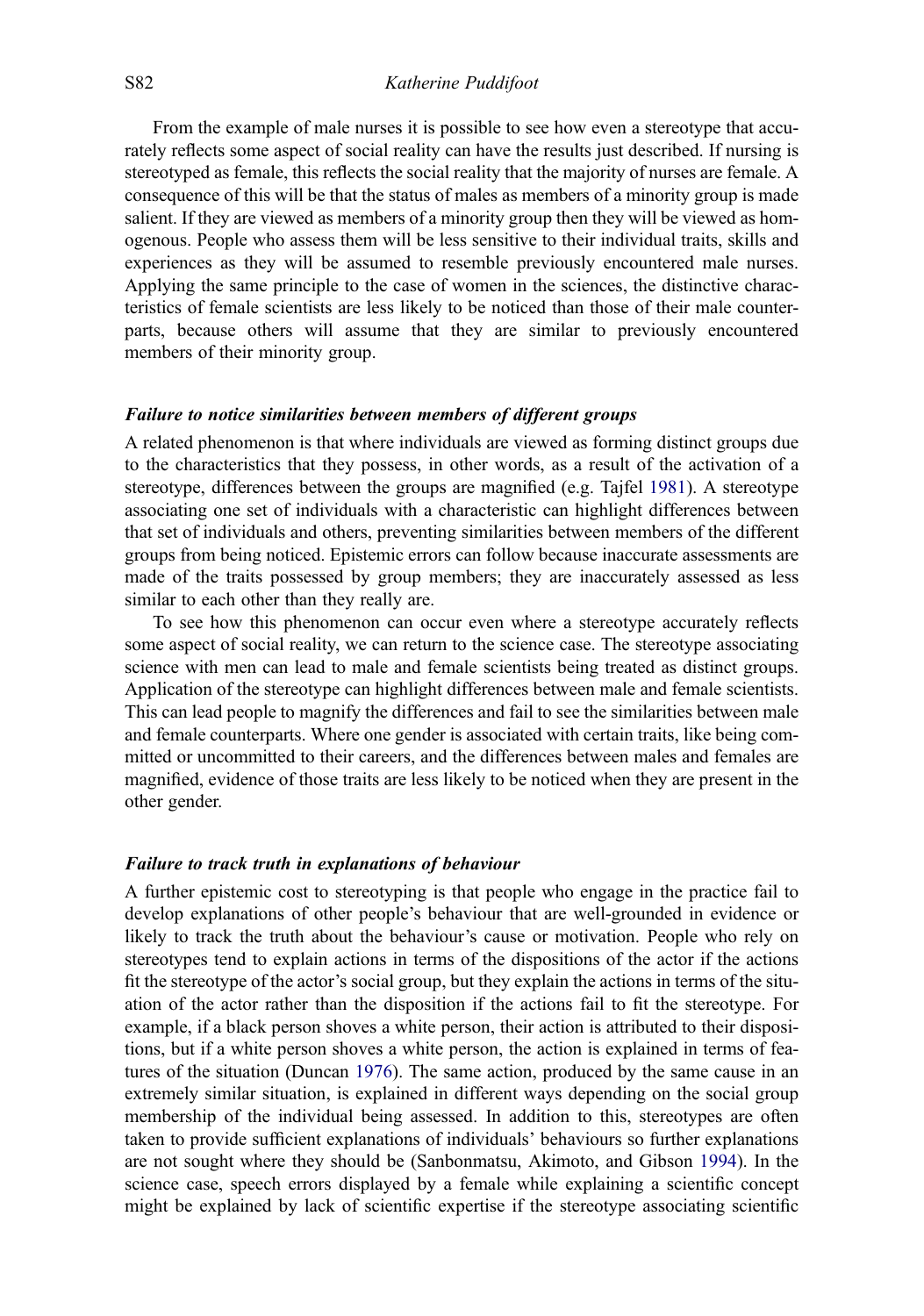<span id="page-12-0"></span>expertise with men is activated, where another explanation would be far more adequate. Even where there could be some sense in which the stereotype could be said to reflect social realities, the error of taking someone's social group membership to provide an explanation of their behaviour rather than seeking further relevant information could occur and be epistemically costly, leading to a lack of true understanding.

#### Inappropriate associations and cognitive depletion

It might be thought that when people engage in automatic stereotyping that reflects the social reality at least they make appropriate associations: If people automatically associate science with men or women with nurturing then the association could be appropriate because of reflecting social reality. However, currently popular models of stereotypes and stereotyping provide good reason to think that when people make associations of this type they consequently either make other associations that fail to reflect the social reality (Kelly and Roedder [2008](#page-21-0)) or fail to make other associations that would reflect social reality.

On the associative network view, stereotypes are a set of linked attributes (Manis, Nelson, and Shedler [1988;](#page-22-0) Carlston [1992](#page-20-0)). The stereotype of a scientist is a set of attributes – for example, lab-coat wearing, bespectacled, male, hardworking, conscientious, expert, attentive to detail, innovative thinker – which are linked together in the mind of the believer. The perception of one of the attributes leads to the activation of associated concepts. Not only are concepts activated, however, feelings of positivity or negativity can also be activated. On this model, stereotyping involves a number of different associations, which are like a tightly knit cluster of beliefs. When one holds a cluster of beliefs, one belief might be true but it might trigger a number of false beliefs. The same is true of associations. One association might reflect social reality in some respect but trigger other associations that do not reflect social reality. For example, the association between science and men might trigger a further association between men and attentiveness to detail and high IQs. Individual men might therefore be associated with these positive characteristics even where the positive associations are inappropriate. Men might be associated with attentiveness to detail or a high IQ when they are no more likely to have these traits than women. Meanwhile, the associations might not be made between women and these positive characteristics because the stereotype does not associate them with science.

The prototype model of stereotypes also suggests that inappropriate associations will be made and appropriate associations left unmade. On the prototype model, stereotypes are abstract representations of typical features of members of a group (Cantor and Mischel [1979\)](#page-20-0), for example, the stereotype of a bird might be an abstract representation of a small-winged creature, creature with beak, flying-creature, creature that tweets. Whether a stereotype is applied to any individual depends on the similarity between traits of the individual and a set of typical features ordinary associated with members of the group. But the traits of the individual that determine whether the stereotype is applied are usually superficial features of the individual, such as signs from their face of their gender or race (see, e.g. Ashmore and Del Boca [1979;](#page-20-0) Bodenhausen and Macrae [1998](#page-20-0)). These features of human psychology combine to mean that the associations are likely to often be applied inappropriately. A case in which an association would be made when it shouldn't be is the following: a woman displays superficial features that are a part of the abstract representation of a wife and mother, that is, feminine facial and bodily features. Other features of the abstract representation of a wife and mother are triggered. However, the woman has few other characteristics associated with being a wife and mother: most notably, she has no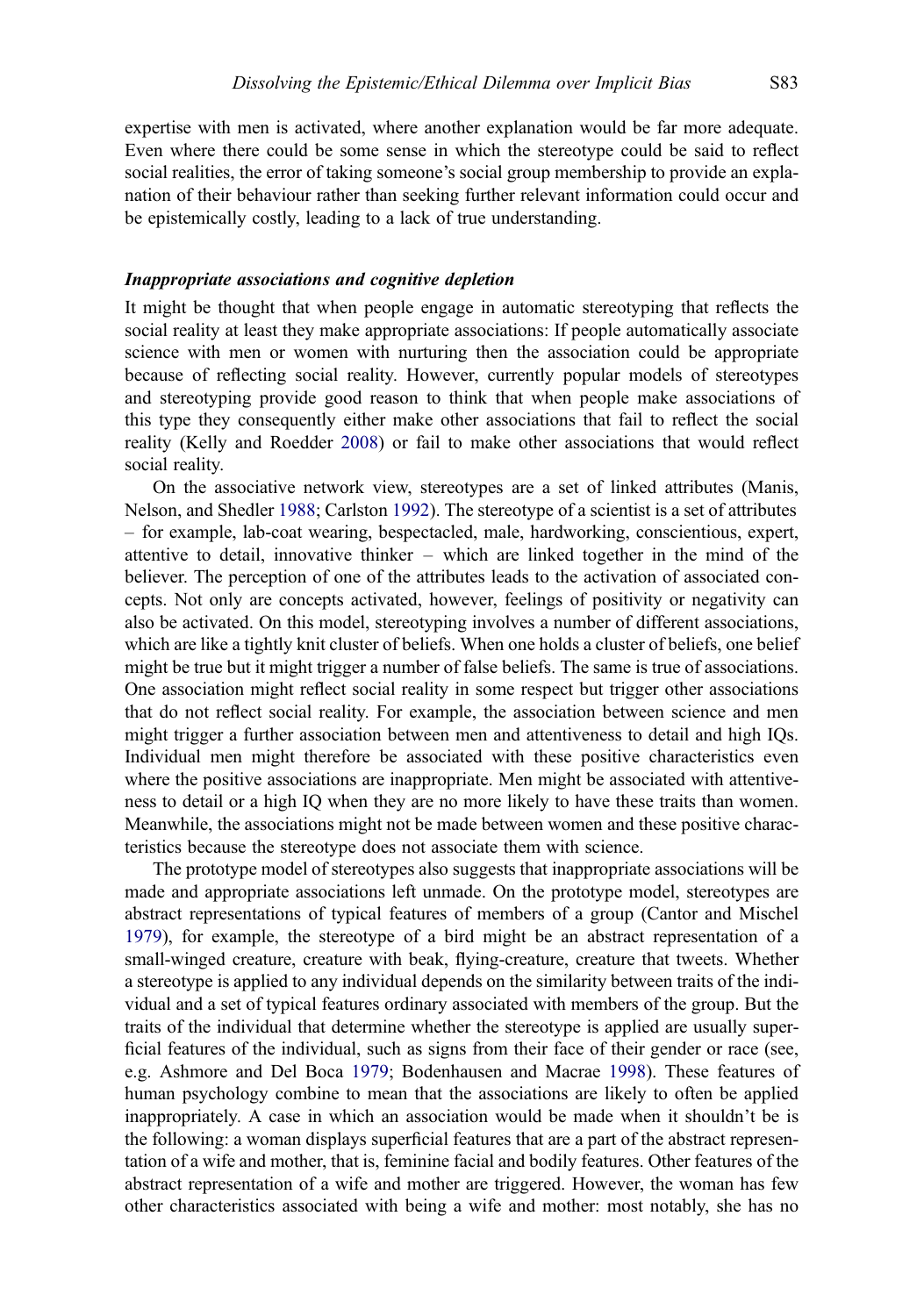<span id="page-13-0"></span>husband or children. The same case could be one in which associations are not made but the should be. The woman displays superficial features that are not associated with science, that is, the same feminine facial and bodily features. Other features that are a part of the abstract representation of scientists are therefore not associated with her. The perception of the superficial signs that she is a woman inhibits the scientist stereotype. However, the individual possesses many other features associated with the scientist stereotype: she has expertise in science and related positive traits like attentiveness to detail or innovative thinking.

Things seem little better on the exemplar view of stereotypes (see, e.g. Smith and Zárate [1992\)](#page-22-0). According to this view, stereotypes represent groups through particular concrete examples, for instance, the stereotype of a bird is represented through a robin. Whether or not a stereotype is activated in a particular case is determined by the similarity between the target individual and the exemplar. The fact remains that superficial features of an individual determine whether they are judged to be similar to the exemplar. This means that a cluster of features possessed by a particular exemplar will be associated with a target individual only if they possess superficial features that are similar to those of the exemplar. For example, Einstein might be the exemplar of a scientist. Then a cluster of features associated with Einstein (expertise in science, genius, innovative thinking) will be automatically associated with an individual only if they display superficial features associated with him (being male, looking eccentric, etc.). Individuals who do not display these superficial characteristics will not be stereotyped as a scientist, and will therefore not have Einstein's features automatically associated with them. This is bad news for many women, who are much less likely than their male counterparts to possess at least one of the superficial features of exemplars of science like Einstein, that is, having masculine facial features. It is also bad news for those of us who want to make accurate judgements about individual women who are scientists but do not share the superficial features of familiar exemplars of scientists because if the exemplar view is correct we are unlikely to automatically associate these individuals with features that they actually possess (expertise in science, attentiveness to detail, innovative thinking). In addition to this, individuals who share superficial characteristics with exemplars of scientists are likely to be automatically associated with other characteristics possessed by those exemplars even if the only features that they share are the superficial ones (e.g. their facial features).

Finally, stereotyping claims are sometimes argued to be generic claims, with a similar structure to claims like "ducks lay eggs" or "mosquitoes carry the West Nile virus" (see, e.g. Leslie [2007](#page-21-0)). They are not universal claims, but they suggest that members of a group typically, characteristically or strikingly possess certain features. Sally Haslanger [\(2010](#page-21-0)) presents reason for thinking that if stereotypical thought has the structure of generic claims, it can lead to inappropriate associations, even in a context in which the stereotypes applied reflect something of social reality. Haslanger points out that generic claims that involve associations between members of certain social groups and particular characteristics can imply that there is something essential about the nature of the group members in virtue of which they possess the characteristics associated with them. These essentializing judgements can be inaccurate because it is really the social context in which the group members are located that means that they are more likely than others to possess the traits associated with them. For example, women might not only be associated with being nurturing but also with having a nature in virtue of which they are disposed to be nurturing. While the association between women and nurturing might reflect something of reality, as a result of social constructs that lead women to occupy a nurturing role, it can lead to a further association that fails to reflect reality: the association of women with an essentially nurturing nature.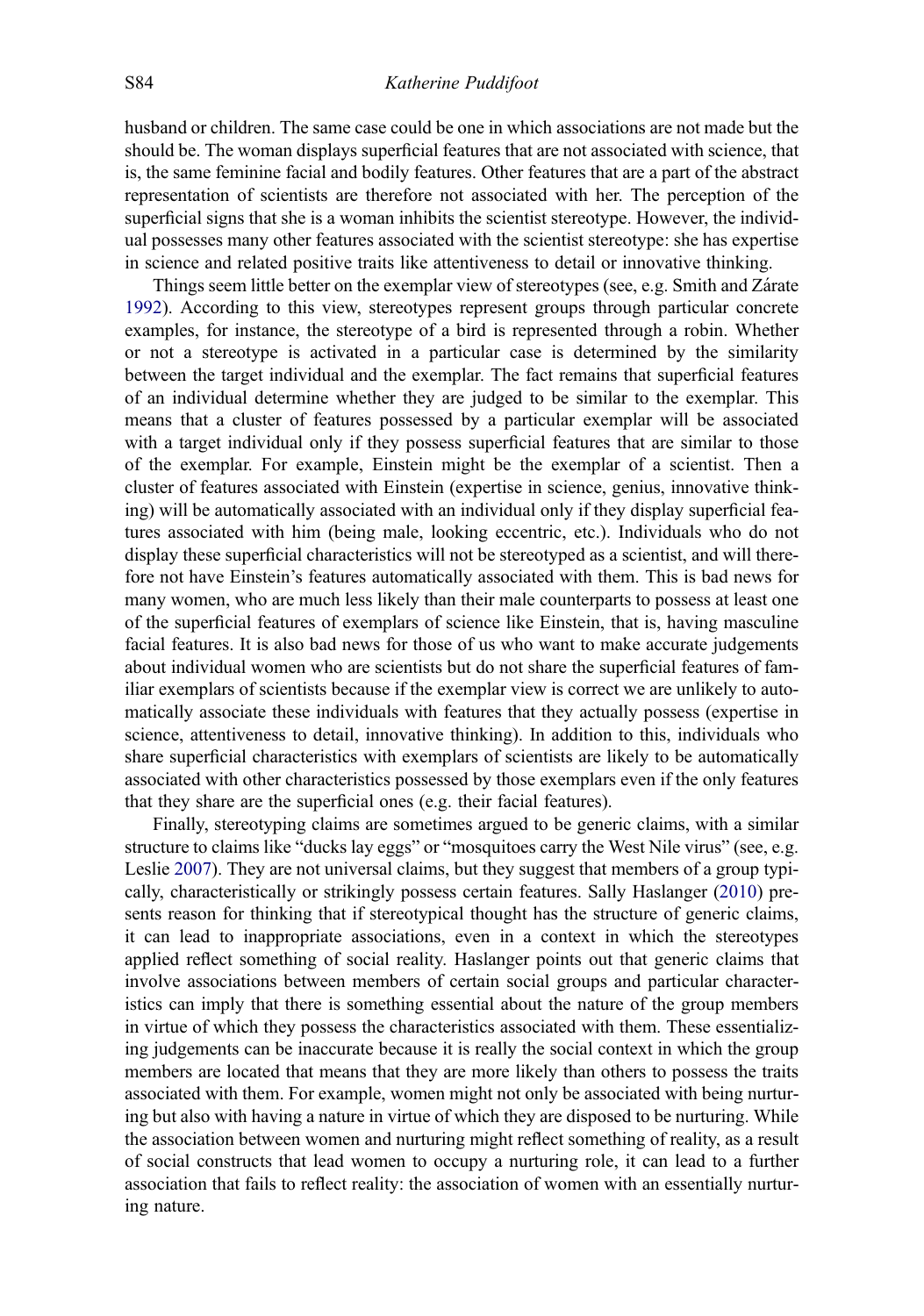<span id="page-14-0"></span>A number of negative epistemic consequences can follow from making inappropriate associations or failing to make appropriate associations. We can make poor inferences, assuming that people have characteristics that they lack, or that they do not have characteristics that they do have (Egan [2011](#page-21-0)). For example, we can assume that women are lacking in scientific expertise but nurturing, because of the superficial characteristics they display. Alternatively, we can notice that we are making erroneous judgements and expend a large amount of cognitive energy to suppress our stereotyping responses (Egan [2011;](#page-21-0) Gendler [2011](#page-21-0)). This can lead to the depletion of our cognitive resources, which can in turn cause errors of judgement. The latter phenomenon has been illustrated through experiments in which white participants are required to interact with black experimenters before completing a cognitive task (Richeson and Shelton [2007;](#page-22-0) cited in Gendler [2011](#page-21-0)). Those who were found to produce high scores on implicit measures of racial stereotyping, indicating that they make strong negative implicit associations with black people, performed poorly on the cognitive tasks, seemingly because their cognitive resources were depleted by efforts to suppress their stereotyping.<sup>[7](#page-20-0)</sup>

## 5. Epistemic benefits of failing to reflect social realities

Now let us consider how the epistemic costs outlined in section [4](#page-7-0) can be avoided by our cognitions failing to reflect social realities and us thereby making more egalitarian automatic responses. I focus on two of the strategies that were outlined in the introduction: making curriculum vitae anonymous in recruitment processes and considering counterstereotypical examples. Both strategies involve reducing the chance of social realities being reflected in judgements by preventing stereotypes from being automatically triggered. The first strategy involves an individual being placed in a position in which they cannot reflect certain social realities in their judgements. If one does not have access to information about the social category to which an individual belongs then one cannot make automatic associations with an individual due to their group membership. The second strategy involves choosing for social realities to be misrepresented. It involves putting in place a situation in which people respond as if the social reality is different to how it is. It leads to an egalitarian response; people responding as if men and women are represented equally within the sciences, or rates of involvement in crime are equal across different races. As stereotyping involves associating particular social groups more than others with traits the egalitarian response will not involve stereotyping. Both strategies therefore avoid the epistemic costs outlined in section [4](#page-7-0) by avoiding instances of automatic stereotyping.

How, more specifically, are each of the costs avoided? First, if either of the strategies is adopted then information about individuals that fits the stereotype of their social group is no more likely to be remembered than information that does not, because a stereotype will not be triggered. Second, for the same reason, ambiguous evidence about individuals, for example, actions that could potentially be viewed as signs of ignorance or lack of confidence, will not be misinterpreted in a way that is fitting with the stereotype of their social group. Third, individuals are less likely to be assumed to share traits with previously encountered members of their social group if their group is a minority group (e.g. women in science, an ethnic minority group). If the first strategy is adopted then the individual's status as a member of a minority social group will not influence the judgements made about them because it will not be known. If the second strategy is adopted then sets of individuals will be less likely to be divided into separate groups on the basis that they are viewed as possessing different traits because they will be viewed as equally likely to possess certain traits, so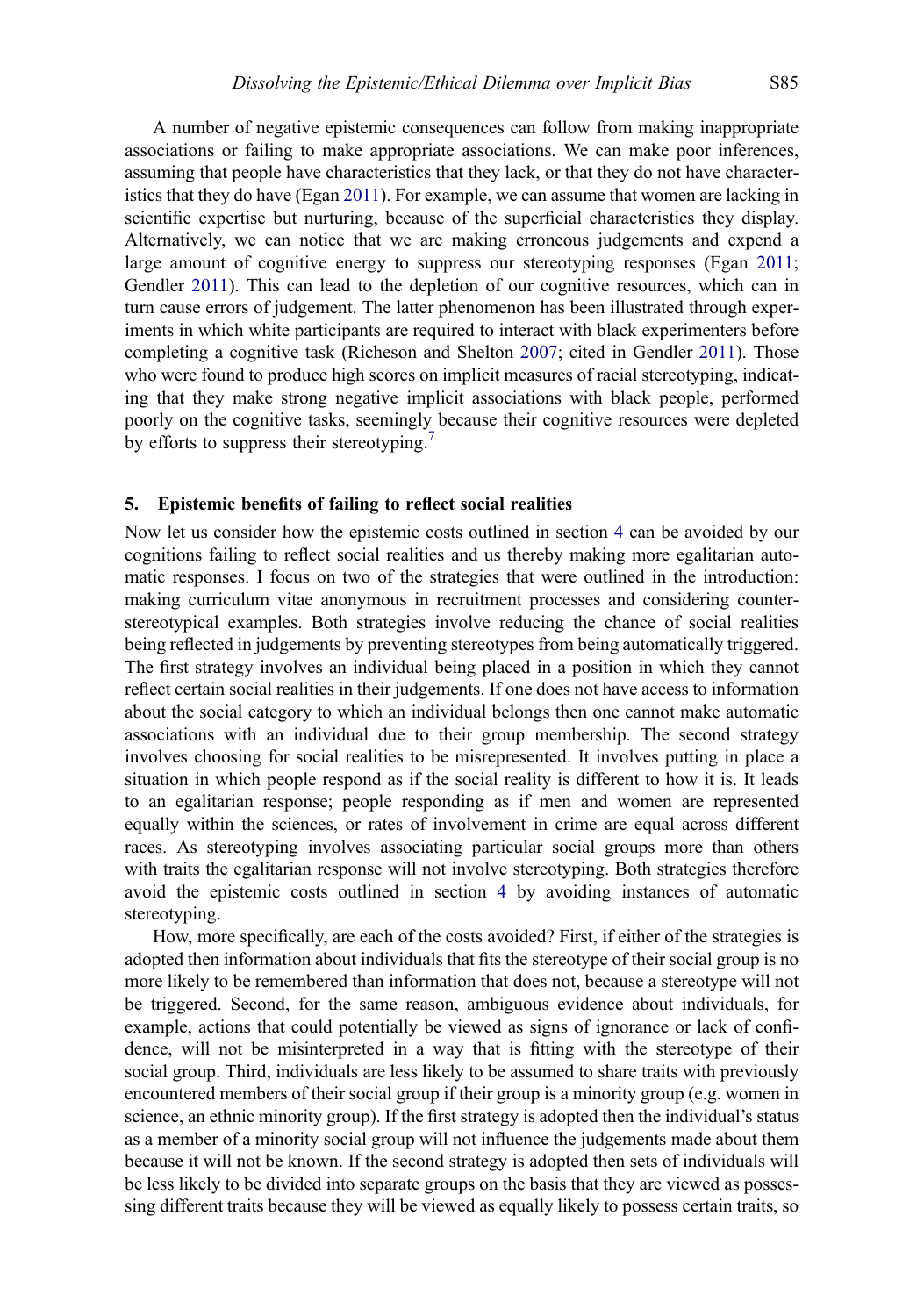<span id="page-15-0"></span>they will not be separated into minority and majority groups. Minority groups will not be assumed to share the same characteristics, because they will not be viewed as separate from majority groups, so people will not fail to notice differences between individuals. Fourth, and relatedly, differences between an individual being assessed and members of other social groups will not be magnified: either because their social group membership is not known or because they will not be treated as a member of a distinct social group. Fifth, as stereotypes will not be triggered if either strategy is adopted, behaviours that are fitting with the stereotype will not be explained in terms of the dispositions of the individual while behaviours that are counter-stereotypical will not be explained in terms of the individual's situation. Explanations of individuals and their behaviours will not focus on stereotypes where they should focus on other characteristics. Sixth, and finally, as a stereotype is not triggered if either strategy is adopted it is less likely that the believer will make associations that are inaccurate and not endorsed. Poor inferences and the cognitive depletion that can accompany the suppression of disavowed stereotyping are therefore unlikely to follow.

This discussion provides good reason for thinking that cognitions that fail to reflect social realities can meet the *epistemic benefit* condition. Although they bring the epistemic cost of preventing the agent from being disposed to respond in some ways that will, under some circumstances, increase her chances of obtaining true beliefs or responding appropriately to the evidence, they bring substantial epistemic benefits by leading to the avoidance of the significant costs that are associated with stereotyping even when the stereotypes applied reflect some aspect of social reality.

#### 6. No alternatives

The same cognitions can also meet the *no alternatives* condition because alternative cognitions that would confer the same epistemic benefits without the epistemic costs are not available to the agent at the time. Given that the cognitions that are the focus of the current discussion are automatic associations that bring epistemic costs because they fail to reflect social realities, the relevant alternative cognitions are automatic cognitions that reflect the social realities (e.g. cognitions that associate science with men or women with being nurturing). For the cognition that fails to reflect social reality to be epistemically innocent, it must be the case that the believer could not have an automatic cognition that reflects the social reality while also gaining the epistemic benefits that follow from failure to do so.

There is good reason to think that this is often the case. The psychological literature discussed in the previous section suggests that where people are sensitive to differences between members of different social groups, thereby having a cognition that is nonfaulty in the sense that it reflects social realities, they are highly likely to engage in automatic stereotyping (see also Gendler [2011](#page-21-0)) that leads to the sorts of errors outlined in section [4](#page-7-0). There are consequently often two forms of cognition available to the believer in the face of a social inequity: (i) a cognition that fails to reflect the social realities and avoids the epistemic costs associated with stereotyping, or (ii) a cognition that reflects the social realities but fails to avoid the epistemic costs associated with stereotyping. There is no alternative cognition available to the thinker that reflects the social realities but provides the benefits associated with avoiding the costs outlined in  $(4a-f)$ .

#### 7. The lesser of two epistemic evils

Finally, there is good reason for thinking that automatic cognitions that fail to reflect social realities can belong to the subset of epistemically innocent cognitions that are the lesser of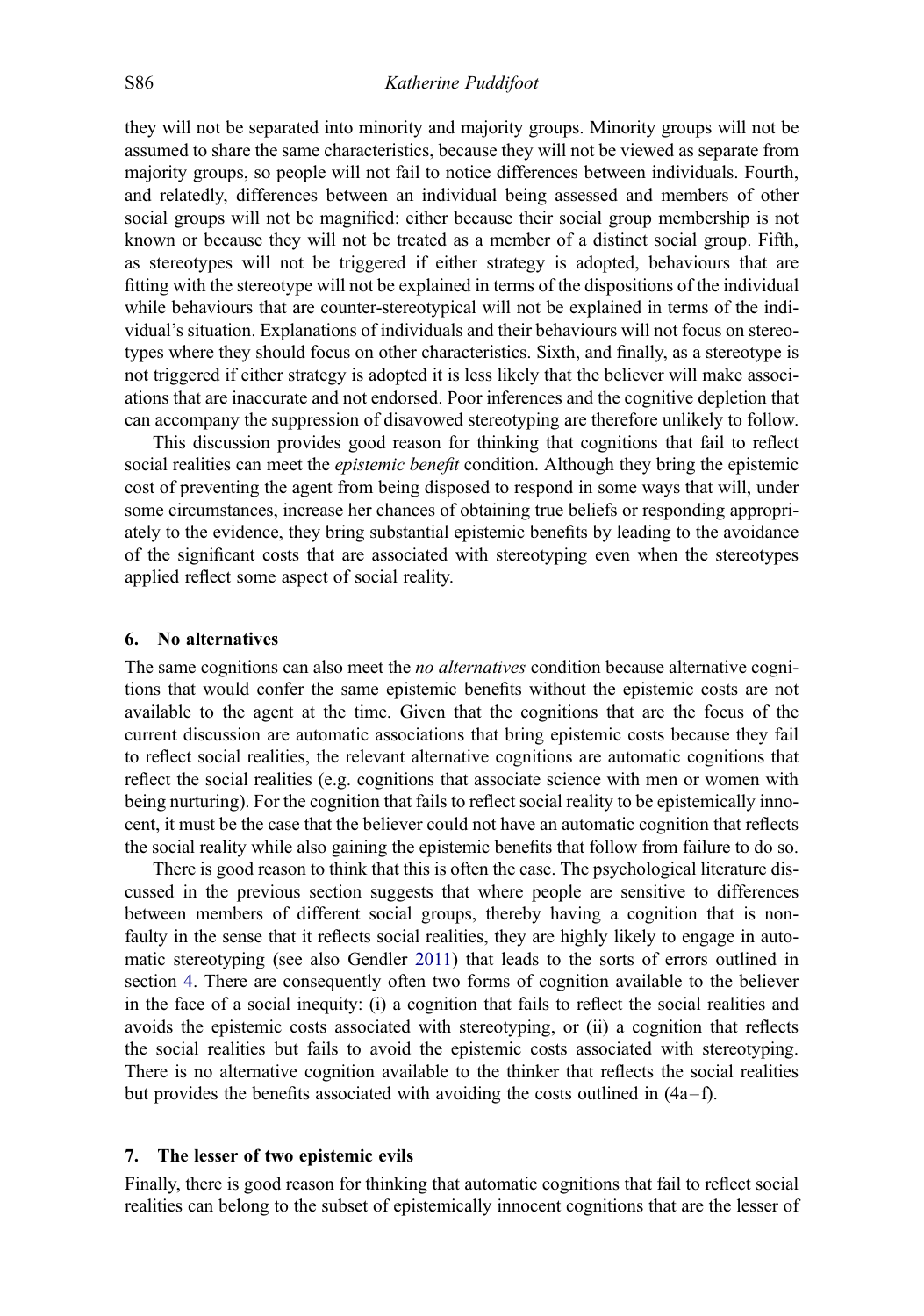two epistemic evils. There is a weaker and a stronger claim that can be made in this vicinity.<sup>[8](#page-20-0)</sup>

Weaker lesser evil claim: there are some conditions under which cognitions that fail to reflect social realities are the lesser of two epistemic evils.

Stronger lesser evil claim: there are many conditions under which cognitions that fail to reflect social realities are the lesser of two epistemic evils.

Substantiation of the weaker claim is all that is required to put pressure on the inference from evidence that a stereotype reflects some aspect of social reality to the conclusion that it is best from an epistemic perspective to make the association encoded in the stereotype. If there are some conditions where the best epistemic consequences follow if one does not reflect social realities, evidence that a stereotype reflects some aspect of social reality does not establish that it is best from an epistemic perspective to apply it.

The following example illustrates the correctness of the weaker claim. Imagine a person making an assessment of the contribution that a female scientist could make to their research team. If they automatically respond by applying the stereotype associating science with men (the way that reflects the social reality that women are underrepresented in the sciences), then the disposition that they manifest will be one that would increase the chance of them making an accurate assessment of the probability that a randomly selected individual scientist is a woman or a man, or a randomly selected individual person is a scientist, in the absence of informative case-specific information. However, if they respond in a way that does not involve stereotyping (the egalitarian response that fails to reflect the social reality), then they will respond in a way that brings the advantages associated with avoiding the following numerous pitfalls: (i) memory distortions that would make them remember features of the candidate that fit the stereotype that scientific experts are men better than other features; (ii) viewing ambiguous behaviours of the candidate as evidence of lack of expertise; (iii) failing to notice differences between the candidate and other, previously encountered female scientists; (iv) failing to notice similarities between the candidate and male scientists who have positive features that suggest that they are experts;  $(v)$ the tendency to assume that any behaviours that are stereotypical of non-experts (e.g. lack of confidence speaking about the subject) are indicative of the dispositions of the candidate rather than the situation that she is placed in; and, finally, (vi) the tendency to make all sorts of associations with the candidate that are inaccurate and not endorsed, leading cognitive efforts to be expended on suppressing the stereotyping rather than, for example, concentrating on the evidence relating to the levels of expertise of the candidate. The benefits associated with avoiding these pitfalls in this context vastly outweigh the benefits that come from automatically responding in a way that reflects the statistical reality that women are underrepresented in the sciences.

It might be tempting to draw the universal conclusion here that the epistemic benefits of failing to reflect social realities by not engaging in automatic stereotyping always outweigh the epistemic costs. This would be too swift. Sometimes individuating information about the specific case is sparse and therefore, with information about social group membership as the main guide of one's judgements, one might be more likely to obtain true beliefs if one makes an association that reflects the social reality. However, cases of this sort are few and far between. More often, the accuracy of our judgements depends on our ability to access and process case-specific information, for example, information about particular individuals who might be scientists, their past experience, their qualifications, their analytic skills, etc. What the discussion in this paper shows is that when information of this sort is available, automatic associations reflecting social realities are likely to prevent us from appropriately accessing and processing the information, leading to the types of distortion of case-specific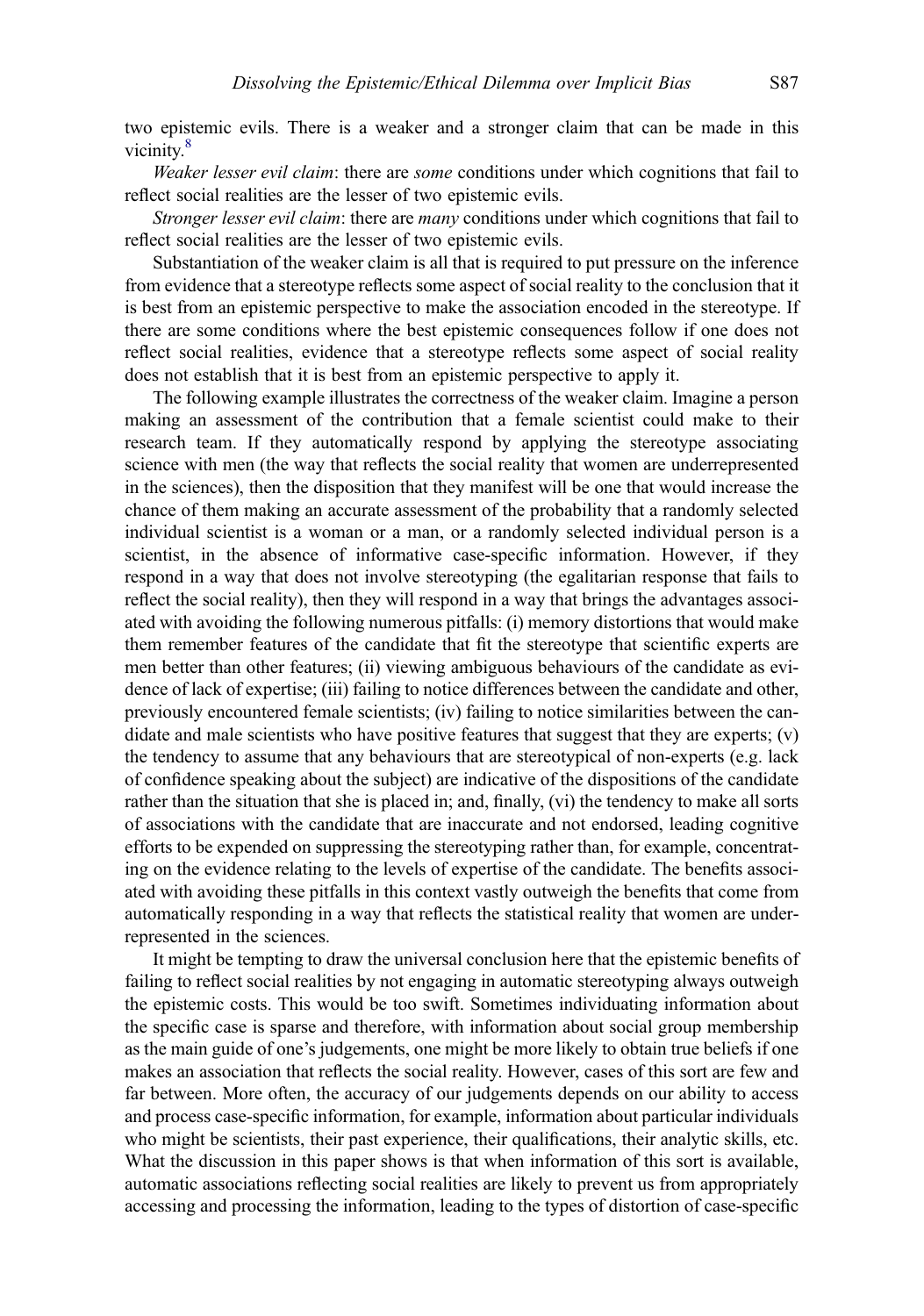information outlined in section [4.](#page-7-0) As we often have informative, case-specific information available to us, which can be distorted via automatic stereotyping, it will *often* be best from an epistemic perspective not to make automatic associations. Failing to reflect background information about social inequalities, so that we respond in egalitarian ways, will consequently *often* increase our chances of making accurate judgements. Here, then, we find support for the stronger lesser evil claim. Not only is it sometimes the case that cognitions that fail to reflect social realities are the lesser of two epistemic evils, it is often the case.

## 8. Objections and replies

It might be objected that sometimes it is not possible to get a proper understanding of the situation of an individual or set of individuals without awareness of certain facts about the social realities that they have encountered in their everyday lives (Madva [2016a\)](#page-21-0). To properly understand the difficulties faced by women in science, such as the lack of mentoring opportunities, it is necessary to comprehend the social reality of female underrepresentation in the sciences. In addition to this, it might be argued that if we are not aware of social inequalities, we will not be able to take measures to improve our epistemic situation.<sup>[9](#page-20-0)</sup> If we are not aware of the underrepresentation of women in the sciences, we will not realise that we are likely to be disposed to respond in a biased and distorted way to female scientists because they are members of a minority group. It might therefore seem to be necessary to accurately reflect social realities in our judgements in order to gain the epistemic good of understanding and in order to recognise the need to mitigate the negative effects of bias and prejudice.

This objection does provide reason to be cautious in the adoption of some strategies that might be used to mitigate bias and prejudice. Take, for example, strategies to change the associations that people automatically make to ensure that they are more egalitarian. The arguments presented in this paper provide reason for thinking that in some situations these strategies will bring overall epistemic gains by reducing the chance of stereotyping. However, if, to achieve the egalitarian aim, one were exposed to a distorted picture of the situation faced by some individuals within society, then the strategy could bring substantial epistemic costs. If, for example, one is exposed to a portrayal of science in the media in which women and men were represented equally in the sciences, and supplied with no other information about the problems faced by women as an underrepresented group within science, then one would be unlikely to have an adequate understanding of the plight of individual women scientists, including the bias and prejudice they might face. Caution should therefore be urged with regards to strategies of this sort: although they can bring the epistemic gains associated with failing to reflect social realities by responding in the egalitarian way, unless they are adopted with care they can bring substantial epistemic costs.

However, the same objections can also be taken to illustrate a way to maximise one's epistemic gains while failing to reflect social realities in one's automatic responses. They suggest that the best way to achieve epistemic goals can be to achieve two things simultaneously: (i) having an explicit understanding of social inequalities; and (ii) avoiding the costs of automatic stereotyping by facilitating egalitarian automatic responses.<sup>[10](#page-20-0)</sup> By achieving both of these goals the agent could ensure that they obtain the benefits of failing to reflect social inequalities in their automatic responses while nonetheless achieving understanding of the plight faced by members of some social groups and the way that the inequalities can lead to bias and prejudice.

The achievement of both of these goals simultaneously is not without complication. There is reason to think that mere awareness of social inequalities can be enough to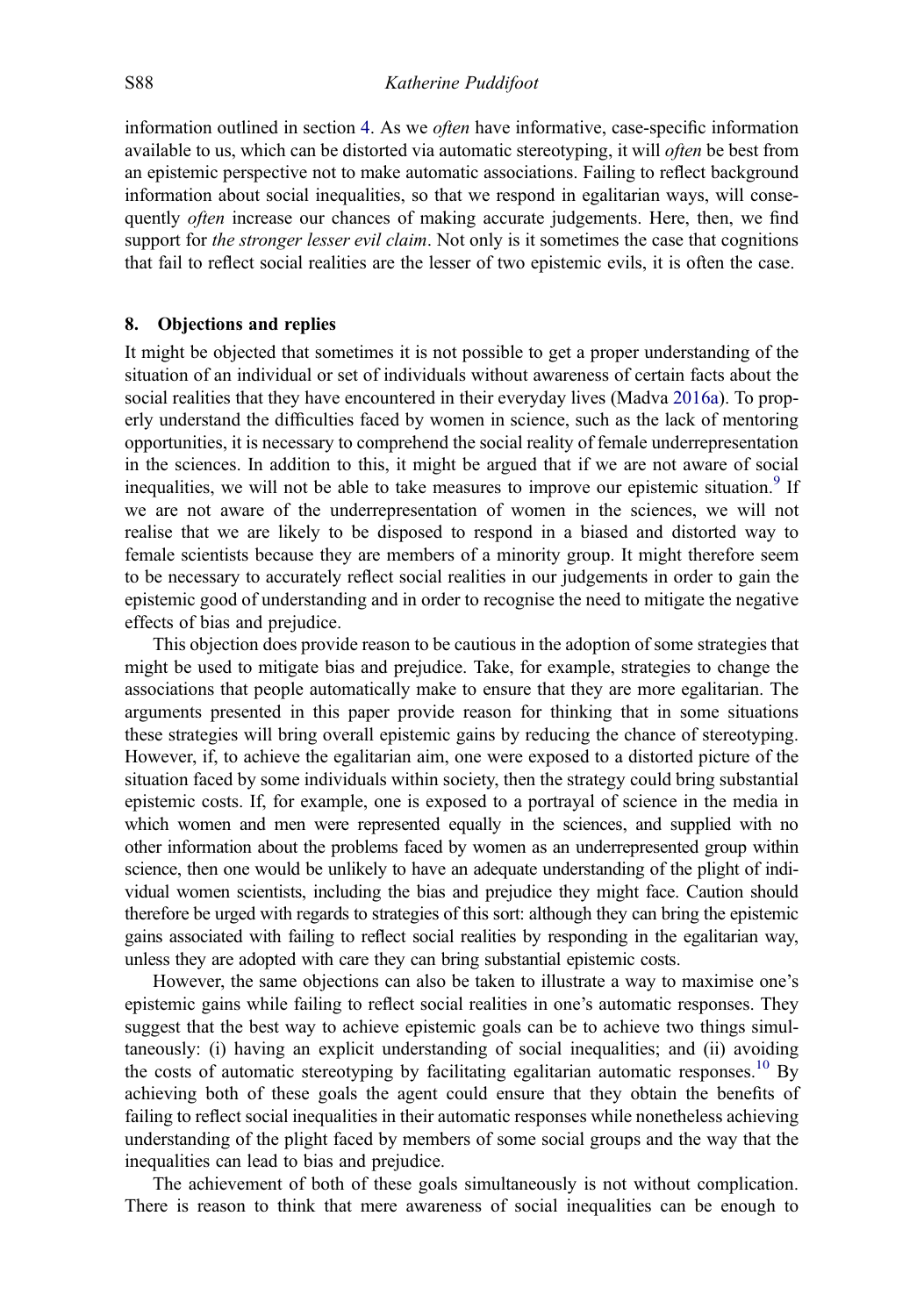<span id="page-18-0"></span>trigger automatic associations and implicit stereotyping (Correll et al. [2002;](#page-21-0) see also Gendler [2011](#page-21-0); Madva [2016b](#page-21-0) for discussion). This means that, for example, the awareness of the underrepresentation of women in the sciences required to understand the difficulties faced by female scientists and the way that one might respond in a biased way which needs to mitigated, can be enough to trigger an association between science and men, leading to automatic stereotyping. But while the simultaneous achievement of both of these goals might be difficult, it is not impossible  $-$  there is good reason to think that strategies can be adopted to achieve this end.

To see this point, we can return to the example of Anita, who is on a hiring panel, recruiting a scientific researcher. Let us assume that she is aware of the social reality that women are underrepresented in the sciences, that they might consequently have suffered difficulties not encountered by male counterparts, and that she is likely to be biased in judgements she makes about candidates because of associating science with men. She has an explicit understanding of the relevant social inequality and the need to take action to mitigate its negative effects. Her awareness of this need to take action does not preclude her from responding in an egalitarian way when sifting through a large pile of curriculum vitae of job candidates because she ensures that CVs are anonymous when the sifting process is undertaken. Her automatic responses are therefore egalitarian and she avoids the epistemic costs of automatically associating scientific expertise with men that have been outlined in this paper. In addition to this, she can ensure that her awareness of the underrepresentation of women in the sciences is manifest in an understanding of the difficulties that they might have faced: Additional time and attention might be devoted to the application materials of female candidates, on the basis that they might have suffered difficulties not faced by male candidates. If this process is undertaken with due care and attention it will be possible to avoid it being influenced by automatic stereotyping because this form of stereotyping can be reduced by decreasing time pressures and enabling evaluators to fully attend to the task at hand. For instance, Martell ([1991\)](#page-22-0) asked participants to evaluate descriptions of work undertaken by male and female police officers. The work of males was evaluated more favourably when the evaluation was made under time pressure and with competing demands on the evaluators' attention. However, when time pressures were eliminated and evaluators were able to attend fully to the task, the discrepant judgements were abated and automatic stereotyping was reduced (for discussion see Saul [2012](#page-22-0)).

While the objections considered in this section provide reason to re-consider some strategies that might be adopted to overcome the negative effects of automatic stereotyping, they do not therefore show that it cannot be best from an epistemic perspective to fail to reflect social inequalities in our automatic responses. They show instead that we can maximise the epistemic benefits we gain by combining an understanding of the situations faced by individuals in virtue of their social group membership, an understanding of the need to moderate our responses to those individuals, and automatic responses that fail to reflect social inequalities. Exemplary strategies to mitigate prejudice and bias can facilitate the achievement of each of these goals simultaneously.

#### Conclusion

The main message to be taken from the current discussion is that often the ethical option, reacting in the egalitarian way that fails to reflect social realities such as the underrepresentation of women in the sciences or the higher number of women occupying nurturing roles in our automatic responses, is also best from an epistemic perspective. It is the epistemically innocent option and the lesser of two epistemic evils: although it brings epistemic costs,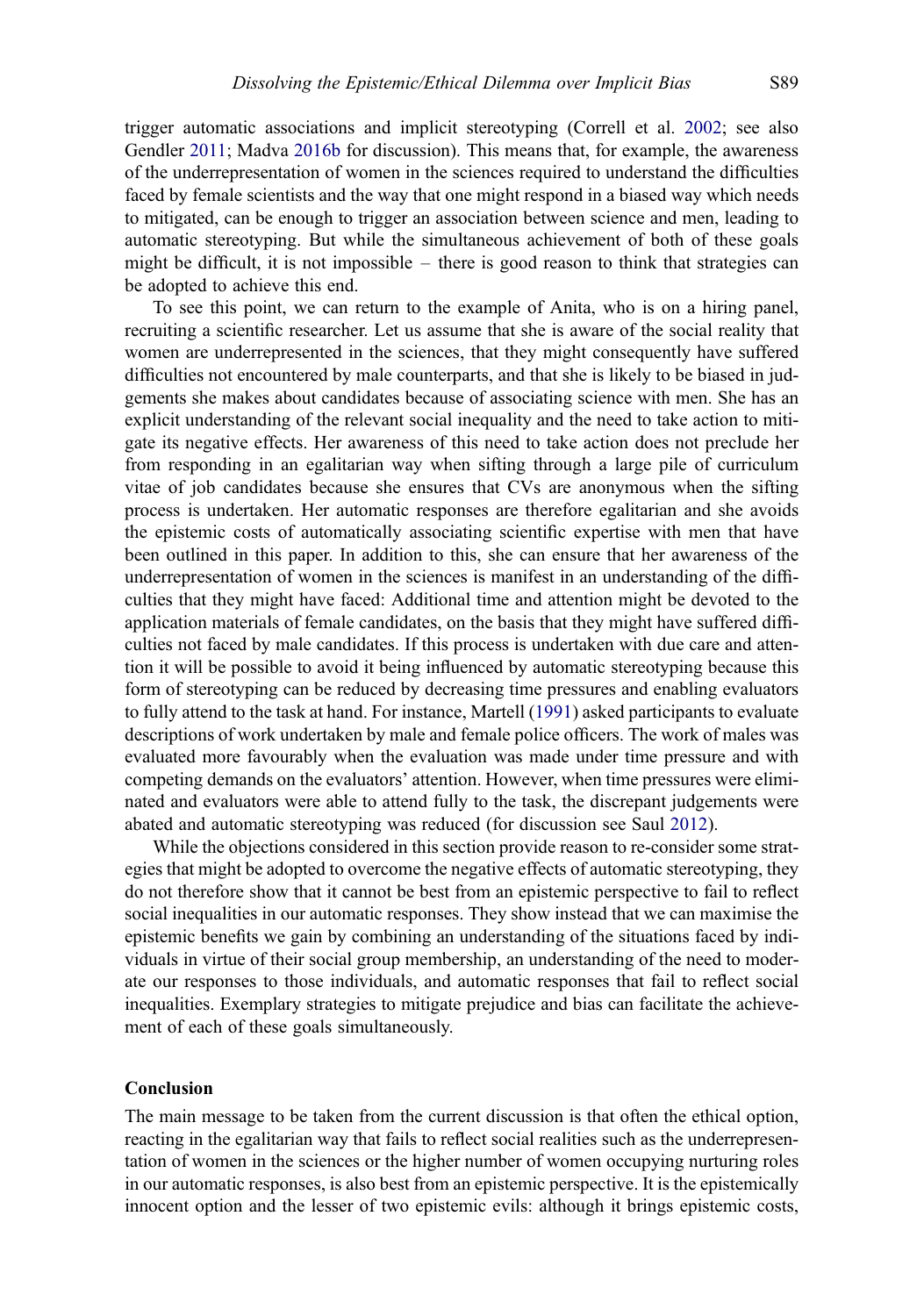<span id="page-19-0"></span>these are often outweighed by the epistemic benefits. Even where an automatically activated stereotype reflects some aspect of social reality, the activation of the stereotype can be epistemically costly, and it can be best from an epistemic perspective for the stereotype not to be activated. This argument has important implications for how to respond to a natural defence of automatic stereotyping: that if a stereotype reflects some aspect of social reality, by applying the stereotype one is following the facts in a way that will increase the chance of one making accurate judgements. The argument presented in this paper suggests that this defence is often wrong-headed. Often it will be best from an epistemic perspective not to reflect social reality in one's automatic responses because reflecting reality will increase the chance that one will engage in automatic stereotyping, suffering serious downstream epistemic costs.

## Acknowledgements

Thanks go to Lisa Bortolotti, Ema Sullivan-Bissett, Jules Holroyd, Sophie Stammers, audiences at the False but Useful Beliefs conference, the Early Career Mind Network meeting at University of Warwick, and the Implicit Bias Reading Group at the University of Birmingham, as well as two anonymous referees for comments on versions of this paper.

#### Disclosure statement

No potential conflict of interest was reported by the author.

#### Funding

The author acknowledges the support of the European Research Council under the Consolidator grant agreement number [616358] for a project called Pragmatic and Epistemic Role of Factually Erroneous Cognitions and Thoughts (PERFECT)

## **Notes**

- 1. There is an important feature of this example: egalitarian principles come into conflict with evaluatively loaded automatic responses (e.g. women are better at childrearing than men) that are fitting with reality. For further discussion of examples of this sort see Haslanger ([2010,](#page-21-0) [2015](#page-21-0)). For current purposes, evaluatively loaded automatic responses are treated similarly to less evaluatively loaded responses (e.g. scientists are men) because the important point raised by this paper is that the automatic associations manifest in implicit bias bring epistemic costs, and the vast majority of these costs will follow regardless of whether they are evaluatively loaded. That being said, it is worth noting that it is likely that there will be additional epistemic costs that follow exclusively from evaluatively loaded automatic responses. Thanks go to an anonymous referee and Sophie Stammers for help developing this point.
- 2. The frequency with which the epistemic costs of stereotyping outweigh the epistemic benefits is obviously an empirical issue. I aim to show that there is good reason to think that the psychological findings present good reason for thinking that the empirical reality is that the costs often outweigh the benefits because there are many ways and conditions under which the costs can manifest and few by which benefits can.
- 3. There is some debate about whether implicit biases are beliefs (Mandelbaum [2015\)](#page-21-0), belief-like states (Schwitzgebel [2010](#page-22-0); Levy [2015](#page-21-0)) or belong in a distinct psychological category from beliefs (Gendler [2008a,](#page-21-0) [2008b,](#page-21-0) [2011](#page-21-0); Madva [2016a\)](#page-21-0). There is also debate over whether they are propositional (Mandelbaum [2015\)](#page-21-0) or merely associative (Gendler [2008a,](#page-21-0) [2008b\)](#page-21-0). This paper remains neutral with regards to these issues, all that matters for the current discussion is that implicit bias involves the automatic association between social groups and their members and certain traits and evaluative content. Whether the association comes in the form of a belief or a psychological state with propositional structure does not matter. My focus is on the epistemic costs and benefits of these associations.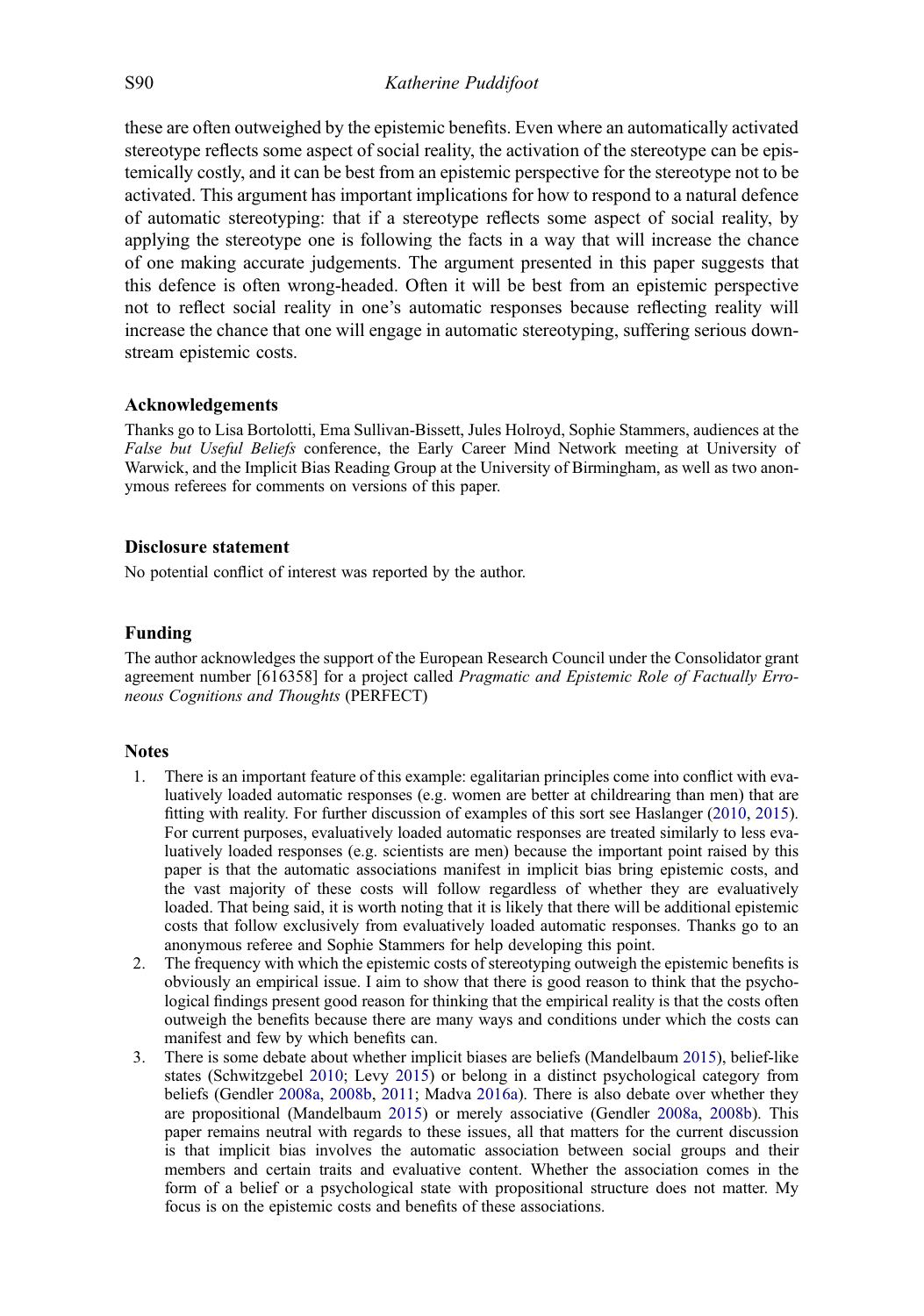- <span id="page-20-0"></span>4. See section 8 for how some of these strategies can be better than others from an epistemic perspective, depending on the context in which they are adopted.
- 5. Gendler [\(2011\)](#page-21-0) outlines three epistemic costs that can follow from implicit bias. One of these costs is outlined in section 4f. This is the only one of Gendler's costs to be included in this discussion because Mugg ([2013\)](#page-22-0) has convincingly argued that the other two costs are not epistemic costs for the person engaging in the stereotyping.
- 6. Something similar might be said about the Levinson study: people remembered more aggressive actions that actually occurred when they harboured a negative implicit bias against Black people. It might therefore be argued that the implicit bias is epistemically beneficial because it leads to the retention of some negative information that was not remembered by people who were not biased.
- 7. Joshua Mugg ([2013\)](#page-22-0) has argued that there are long-term gains associated with using cognitive resources to suppress stereotyping. He makes a comparison between the use of executive function to control stereotyping and the use of executive function by a bilingual suppressing their non-active language. Over time the bilingual gains from suppression of the non-active language because her executive functioning is strengthened. Mugg's suggestion is no threat to the claims made in the current discussion. The identification of long-term gains does not undermine the claim crucial to this paper, that there can be epistemic costs at a given time to taking action to prevent stereotyping.
- 8. Thanks to Ema Sullivan-Bissett for encouragement to clarify this distinction.
- 9. Thanks to Lisa Bortolotti for encouraging me to consider this point.
- 10. See Madva [\(2016b\)](#page-21-0) for discussion of a similar approach to implicit bias, according to which people should aim to control the accessibility of information about social realities.

#### Notes on contributor

Katherine Puddifoot is a research fellow at the University of Birmingham, United Kingdom, where she works on the ERC-funded 'Project PERFECT'. She was previously a teaching fellow at the University of Glasgow and the University of Bristol. She received her PhD in philosophy from the University of Sheffield with a dissertation on epistemic naturalism. Her research fields are philosophy of psychology, epistemology, and philosophy of medicine.

### References

- Ashmore, R. D., and F. K. Del Boca. [1979.](#page-12-0) "Sex Stereotypes and Implicit Personality Theory: Toward a Cognitive-Social Psychological Conceptualization." Sex Roles 5 (2): 219 –248.
- Bartsch, Robert A., and Charles M. Judd. [1993.](#page-10-0) "Majority-Minority Status and Perceived Ingroup Variability Revisited." European Journal of Social Psychology 23: 471– 483.
- Beeghly, Erin. [2015](#page-4-0). "What Is a Stereotype? What Is Stereotyping?" Hypatia 30 (4): 675-691.
- Blair, I. V., J. E. Ma, and A. P. Lenton. [2001](#page-5-0). "Imagining Stereotypes Away: The Moderation of Implicit Stereotypes Through Mental Imagery." Journal of Personality and Social Psychology 81 (5): 828 –841.
- Blum, Lawrence. [2004](#page-4-0). "Stereotypes and Stereotyping: A Moral Analysis." Philosophical Papers 33  $(3): 251 - 289.$
- Bodenhausen, Galen V., and C. N. Macrae. [1998](#page-12-0). "Stereotype Activation and Inhibition" In Stereotype Activation and Inhibition: Advances in Social Cognition Vol. 11, edited by R. S. Wyer, 1-52. Mahwah, NJ: Erlbaum.
- Bortolotti, Lisa. [2015a.](#page-3-0) "Epistemic Benefits of Elaborated and Systematized Delusions in Schizophrenia." British Journal for the Philosophy of Science. [doi:10.1093/bjps/axv024](http://dx.doi.org/10.1093/bjps/axv024).
- Bortolotti, Lisa. [2015b](#page-3-0). "The Epistemic Innocence of Motivated Delusions." Consciousness and Cognition 33: 490-499.
- Brownstein, Michael. [2015.](#page-3-0) "Implicit Bias." In The Stanford Encyclopedia of Philosophy, edited by Edward N. Zalta. Spring ed. [http://plato.stanford.edu/archives/spr2015/entries/implicit-bias/.](http://plato.stanford.edu/archives/spr2015/entries/implicit-bias/)
- Cantor, Nancy and Walter Mischel. [1979.](#page-12-0) "Prototypes in Person Perception." Advances in Experimental Social Psychology 12: 3– 52.
- Carlston, Donal E. [1992](#page-12-0). "Impression Formation and the Modular Mind: The Associated Systems Theory." In The Construction of Social Judgments, edited by L. Martin and A. Tesser, 301– 341. Hillsdale, NJ: Erlbaum.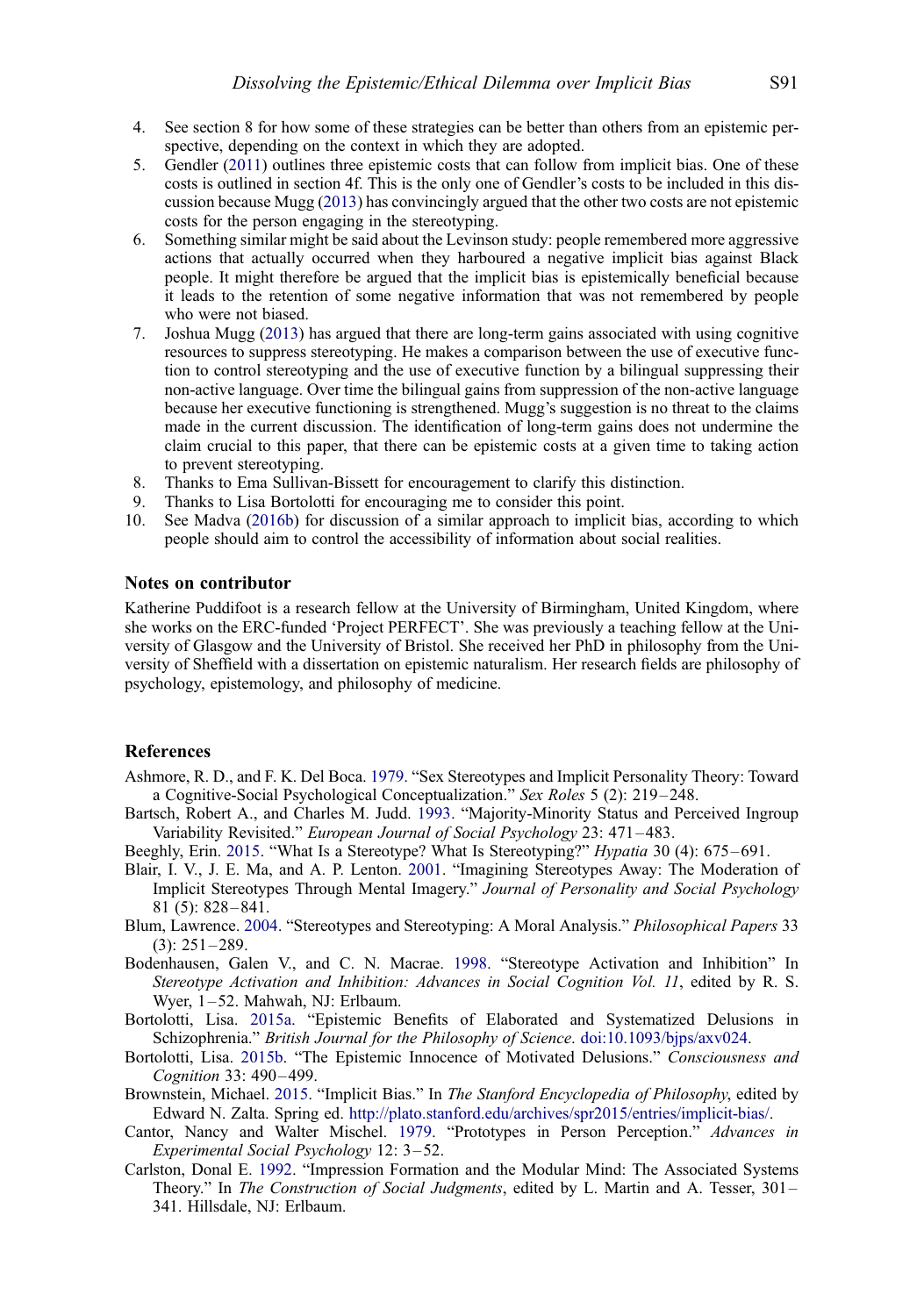- <span id="page-21-0"></span>Cohen, Claudia E. [1981.](#page-8-0) "Personal Categories and Social Perception: Testing Some Boundaries of the Processing Effects of Prior Knowledge." Journal of Personality and Social Psychology 40:  $441 - 452$ .
- Correll, J., B. Park, C. M. Judd, and B. Wittenbrink. [2002.](#page-18-0) "The Police Officer's Dilemma: Using Ethnicity to Disambiguate Potentially Threatening Individuals." Journal of Personality and Social Psychology 83 (6): 1314–1329.
- Devine, Patricia. [1989.](#page-10-0) "Stereotypes and Prejudice: Their Automatic and Controlled Components." Journal of Personality and Social Psychology 56 (1): 5–18.
- Devine, Patricia G., and Andrew J. Elliott. [1995.](#page-8-0) "Are Racial Stereotypes Really Fading? The Princeton Trilogy Revisited." Personality and Social Psychology Bulletin 21 (11): 1139-1150.
- Duncan, Birt L. [1976](#page-10-0). "Differential Social Perception and Attribution of Intergroup Violence: Testing the Lower Limits of Stereotyping of Blacks." Journal of Personality and Social Psychology 34: 590– 598.
- Egan, Andy. [2011.](#page-3-0) "Comments on Gendler, 'On the Epistemic Costs of Implicit Bias'." Philosophical Studies 156 (1): 65–79.
- Fiske, Susan T., Jun Xu, Amy C. Cuddy, and Peter Glick. [1999.](#page-9-0) "(Dis)Respecting Versus (Dis)Liking: Status and Interdependence Predict Ambivalent Stereotypes of Competence and Warmth." Journal of Social Issues 55 (3): 473 –489.
- Gawronski, Bertram, Daniel Geschke, and Rainer Banse. [2003.](#page-10-0) "Implicit Bias in Impression Formation: Associations Influence the Construal of Individuating Information." European Journal of Social Psychology 33 (5): 573 –589.
- Gendler, Tamar Szabó. [2008a.](#page-19-0) "Alief and Belief." Journal of Philosophy 105 (10): 634–663.
- Gendler, Tamar Szabó. [2008b.](#page-19-0) "Alief in Action (and Reaction)." Mind and Language 23 (5): 552– 585.
- Gendler, Tamar Szabó. [2011.](#page-3-0) "On the Epistemic Costs of Implicit Bias." Philosophical Studies 156  $(1): 33 - 63.$
- Haslanger, Sally. [2010](#page-3-0). "Ideology, Generics and the Common Ground." In Feminist Metaphysics: Essays on the Ontology of Sex, Gender and the Self, edited by Charlotte Witt, 179-207. Dordrecht: Springer.
- Haslanger, Sally. [2015.](#page-19-0) "Social Structure, Narrative and Explanation." Canadian Journal of Philosophy. [doi:10.1080/00455091.2015.1019176.](http://dx.doi.org/10.1080/00455091.2015.1019176)
- Hewstone, Miles, Richard J. Crisp, and N. Turner Rhiannon. [2011](#page-10-0). "Perceptions of Gender Group Variability in Majority and Minority Contexts: Two Field Studies with Nurses and Police Officers." Social Psychology 42: 135-143.
- Hilton, James L., and William von Hippel. [1996.](#page-4-0) "Stereotypes." Annual Review of Psychology 47:  $237 - 271.$
- Holroyd, Jules, and Katherine Puddifoot. Forthcoming. "Implicit Bias and Prejudice." In Routledge Handbook of Social Epistemology, edited by Miranda Fricker, Peter J. Graham, David Henderson, Nikolaj Pedersen, and Jeremy Wyatt.
- Jussim, Lee. [2012](#page-9-0). Social Perception and Social Reality. Oxford: Oxford University Press.
- Kelly, Daniel, and Erica Roedder. [2008.](#page-3-0) "Racial Cognition and the Ethics of Implicit Bias." Philosophy Compass  $3$  (3):  $522 - 540$ .
- Leslie, Sarah Jane. [2007](#page-13-0). "Generics and the Structure of the Mind." Philosophical Perspectives 21 (1):  $375 - 403$ .
- Letheby, Christopher. [2016.](#page-3-0) "The Epistemic Innocence of Psychedelic States." Consciousness and Cognition 39: 28–37.
- Levinson, Justin D. [2007](#page-8-0). "Forgotten Racial Equality: Implicit Bias, Decision making, and Misremembering." Duke Law Journal 57: 345 –424.
- Levy, Neil. [2015](#page-19-0). "Neither Fish nor Fowl: Implicit Attitudes as Patchy Endorsements." Nous 49 (4):  $800 - 823$ .
- Madva, Alex. [2016a](#page-5-0). "Why Implicit Attitudes Are (probably) Not Beliefs." Synthese. [doi:10.1007/](http://dx.doi.org/10.1007/s11229-015-0874-2) [s11229-015-0874-2.](http://dx.doi.org/10.1007/s11229-015-0874-2)
- Madva, Alex. [2016b](#page-18-0). "Virtue, Social Knowledge and Implicit Bias." In Implicit Bias and Philosophy, Volume 1: Metaphysics and Epistemology, edited by Brownstein and Saul, 191–215. Oxford: Oxford University Press.
- Mandelbaum, Eric. [2015.](#page-19-0) "Attitude, Inference, Association: On the Propositional Structure of Implicit Bias." Nous. [doi:10.1111/nous.12089](http://dx.doi.org/10.1111/nous.12089).